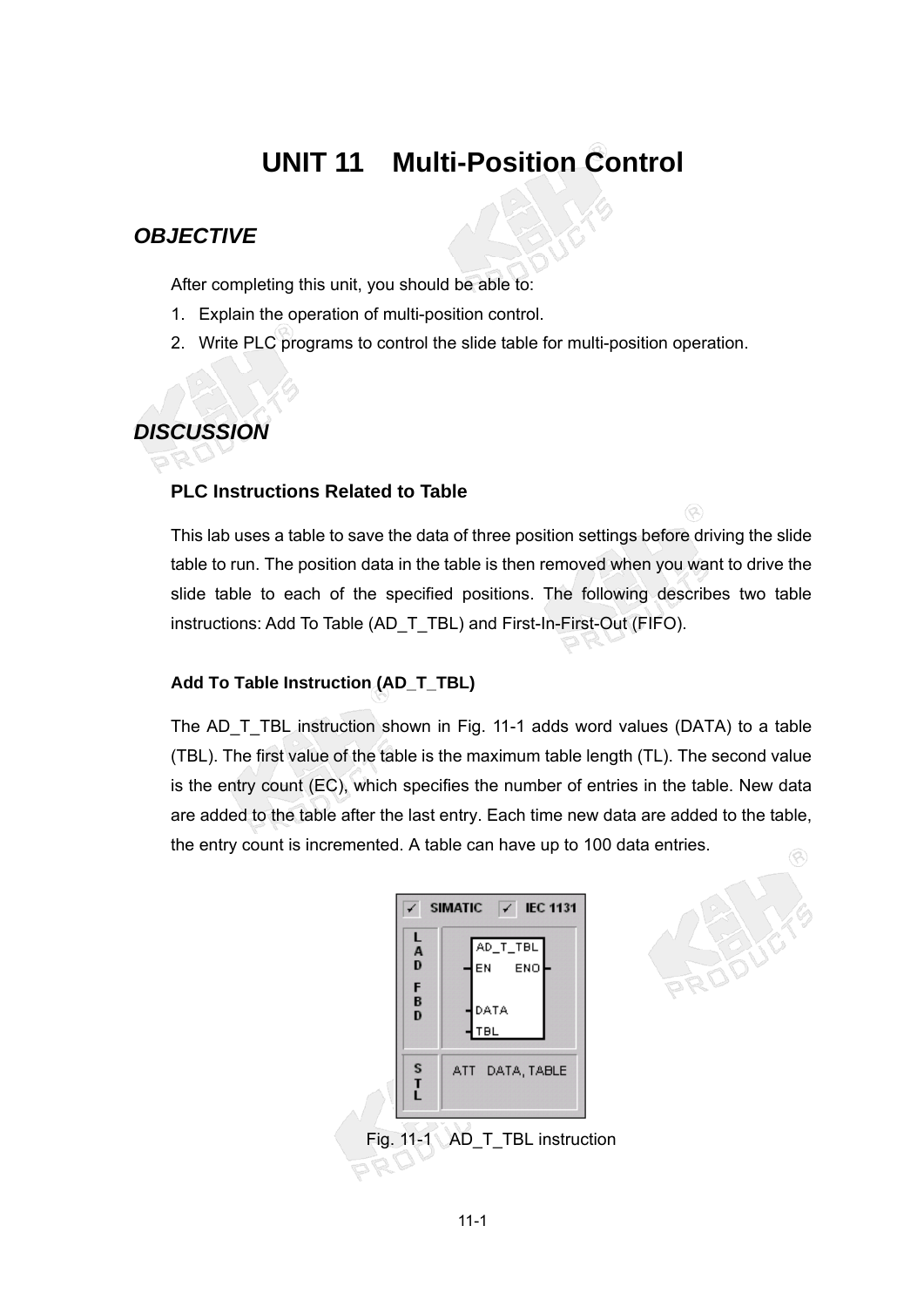An example program used to describe how to add new data to a table is shown in Fig. 11-2. On the first scan (SM0.1=ON), the table length (or maximum number of entries) stored in VW200 is set to 6. When the input I0.0 is activated, the value in the location VW100 will be written to the table.



Fig. 11-2 Example program for AD\_T\_TBL instruction

The execution of the AD\_T\_TBL instruction is illustrated in Fig. 11-3. Since table length or maximum number of entries (V200) is specified to 6, therefore 6 data words can be added to the table in the memory locations VW204 to VW214. Before the execution of the AD\_T\_TBL instruction, there are 2 data words in the table, so the entry count in VW202 is 2. After the execution of the AD\_T\_TBL instruction, the data in VW100 is added to the table and stored in VW208 and the current count of entries (VW202) is incremented to 3.



Fig. 11-3 The execution of AD\_T\_TBL instruction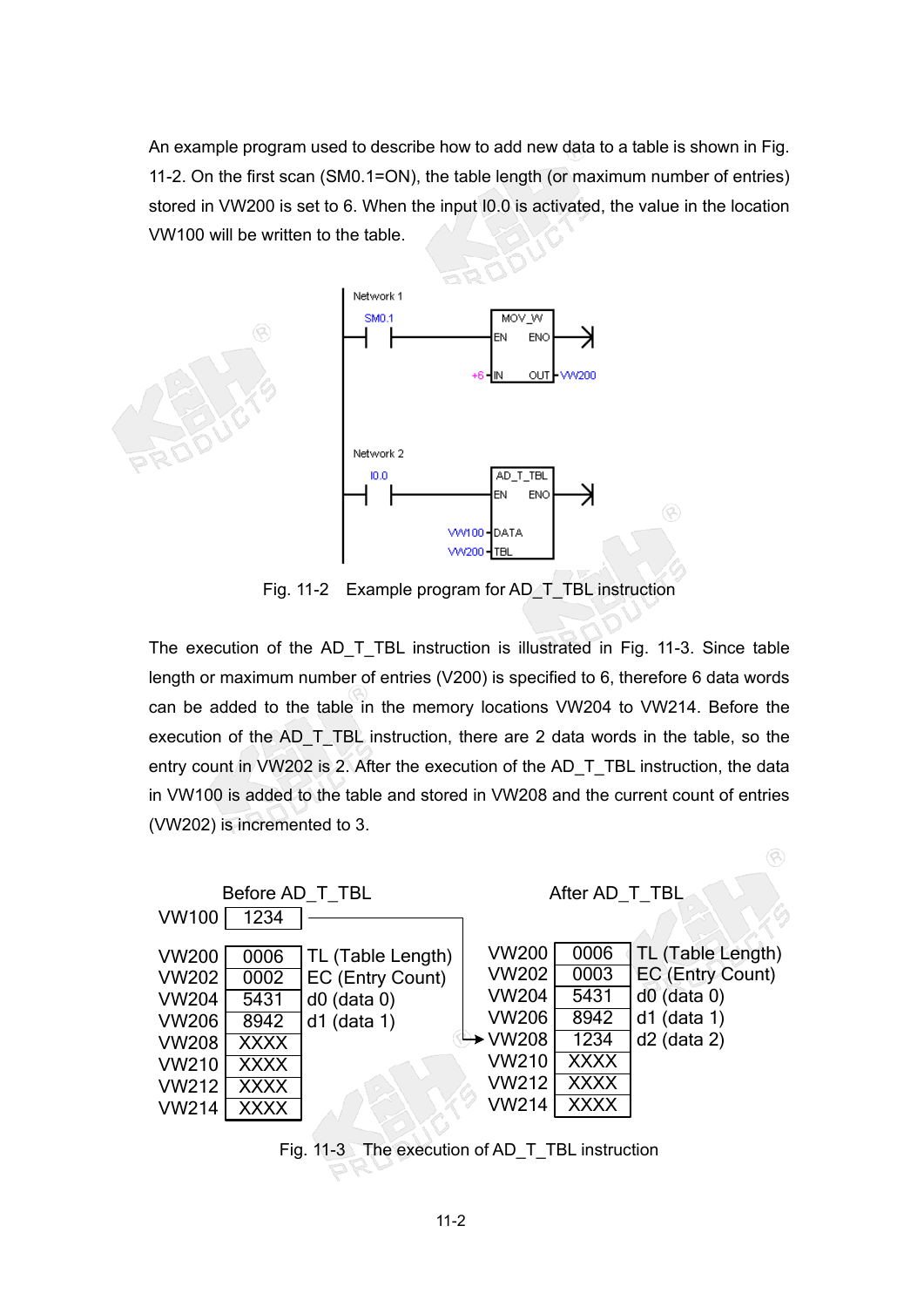#### **First-In-First-Out Instruction (FIFO)**

First-In-First-Out (FIFO) instruction is usually used to remove data from a table. The FIFO instruction shown in Fig. 11-4 moves the first (or oldest) entry in a table to the output memory address by removing the first entry from the table (TBL) to the location specified by DATA. All other entries of the table are shifted up one location. The entry count in the table is decremented for each instruction execution.

 $\circledR$ 





Fig. 11-4 FIFO instruction

An example program used to describe how to remove data from a table is shown in Fig. 11-5. In this example, when the input I4.1 is on, the first entry in the table will be removed from VW204 to VW400.



Fig. 11-5 Example program for FIFO instruction

Q

The execution of the FIFO instruction is illustrated in Fig. 11-6. After execution of the FIFO instruction, the first data in the location V0W204 is removed and saved into the memory location VW400, and the current count of entries is decremented to 2. It should be noted that the value 0 is in other locations VW208 to VW214 of the table.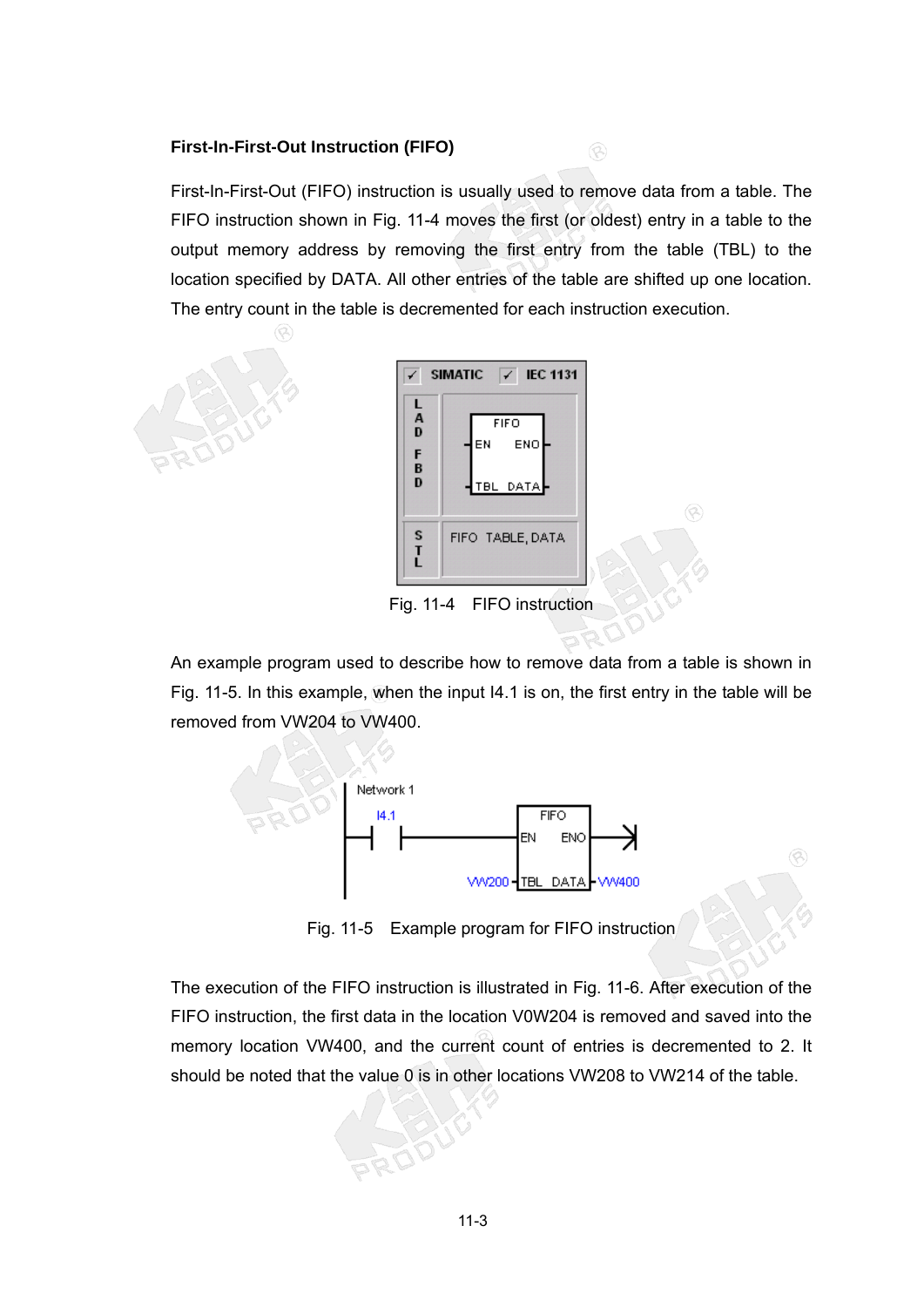| <b>Before FIFO</b>                                                                                                                                                                                    | <b>After FIFO</b>                                                                                                                                                                                                                     |
|-------------------------------------------------------------------------------------------------------------------------------------------------------------------------------------------------------|---------------------------------------------------------------------------------------------------------------------------------------------------------------------------------------------------------------------------------------|
|                                                                                                                                                                                                       | $\rightarrow$ VW400<br>5431                                                                                                                                                                                                           |
| VW200<br>0006<br>TL (Table Length)<br>VW202<br>EC (Entry Count)<br>0003<br>VW204<br>5431<br>$d0$ (data 0)<br>VW206<br>$d1$ (data 1)<br>8942<br>$d2$ (data 2)<br>VW208<br>1234<br>VW210<br><b>XXXX</b> | <b>VW200</b><br>0006<br>TL (Table Length)<br>EC (Entry Count)<br><b>VW202</b><br>0002<br><b>VW204</b><br>8942<br>$d0$ (data 0)<br><b>VW206</b><br>$d1$ (data 1)<br>1234<br><b>VW208</b><br><b>XXXX</b><br><b>VW210</b><br><b>XXXX</b> |
| VW212<br>XXXX                                                                                                                                                                                         | <b>VW212</b><br><b>XXXX</b>                                                                                                                                                                                                           |
| VW214<br>XXXX                                                                                                                                                                                         | <b>VW214</b><br><b>XXXX</b>                                                                                                                                                                                                           |

Fig. 11-6 The execution of FIFO instruction

#### **Functional Description**

This lab uses thumbwheel switches and the Save switch to preset and save three desired positions sequentially, and control the slide table to implement the positioning tasks one by one.

#### **Operating Sequence**

The sequence of operations for the entire control system is as follows:

- 1. The first position setting Set the first position between 01 and 15 with thumbwheels and push the Start/Save switch (I1.5) to store the first position. The 7-segment display will display the setting value and blink 5 times, followed by "01" to indicate that the first position has been set. If the thumbwheel entry is invalid, the 7-segment display will have no response.
- 2. The second position setting Set the second position between 01 and 15 with thumbwheels and push the Start/Save switch (I1.5) to store the second position. The 7-segment display will display the setting value and blink 5 times, followed by "02" to indicate that the second position has been set. If the thumbwheel entry is invalid, the 7-segment display will have no response.
- 3. The third position setting Set the third position between 01 and 15 with thumbwheels and push the Start/Save switch (I1.5) to store the third position. The 7-segment display will display the setting value and blink 5 times, followed by "03" to indicate that the third position has been set. If the thumbwheel entry is invalid, the 7-segment display will have no response.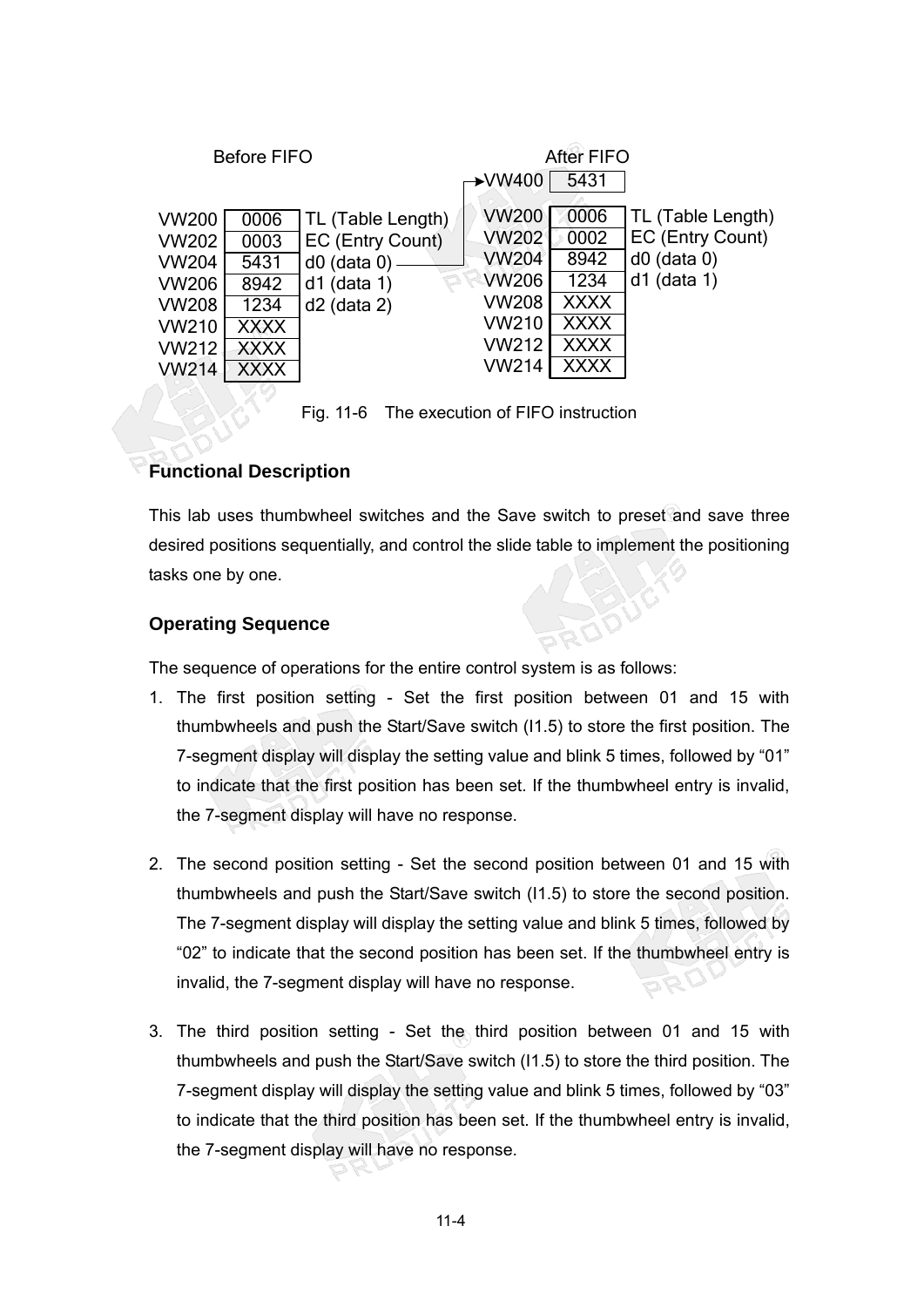4. The slide table will move to the first position, stay 2 seconds and return to the initial position. Then the slide table moves to the second position, stays 2 seconds, and then returns to the initial position. Finally the slide table moves to the third position, stays 2 seconds, and then returns to the initial position.

#### **Electrical Connections**





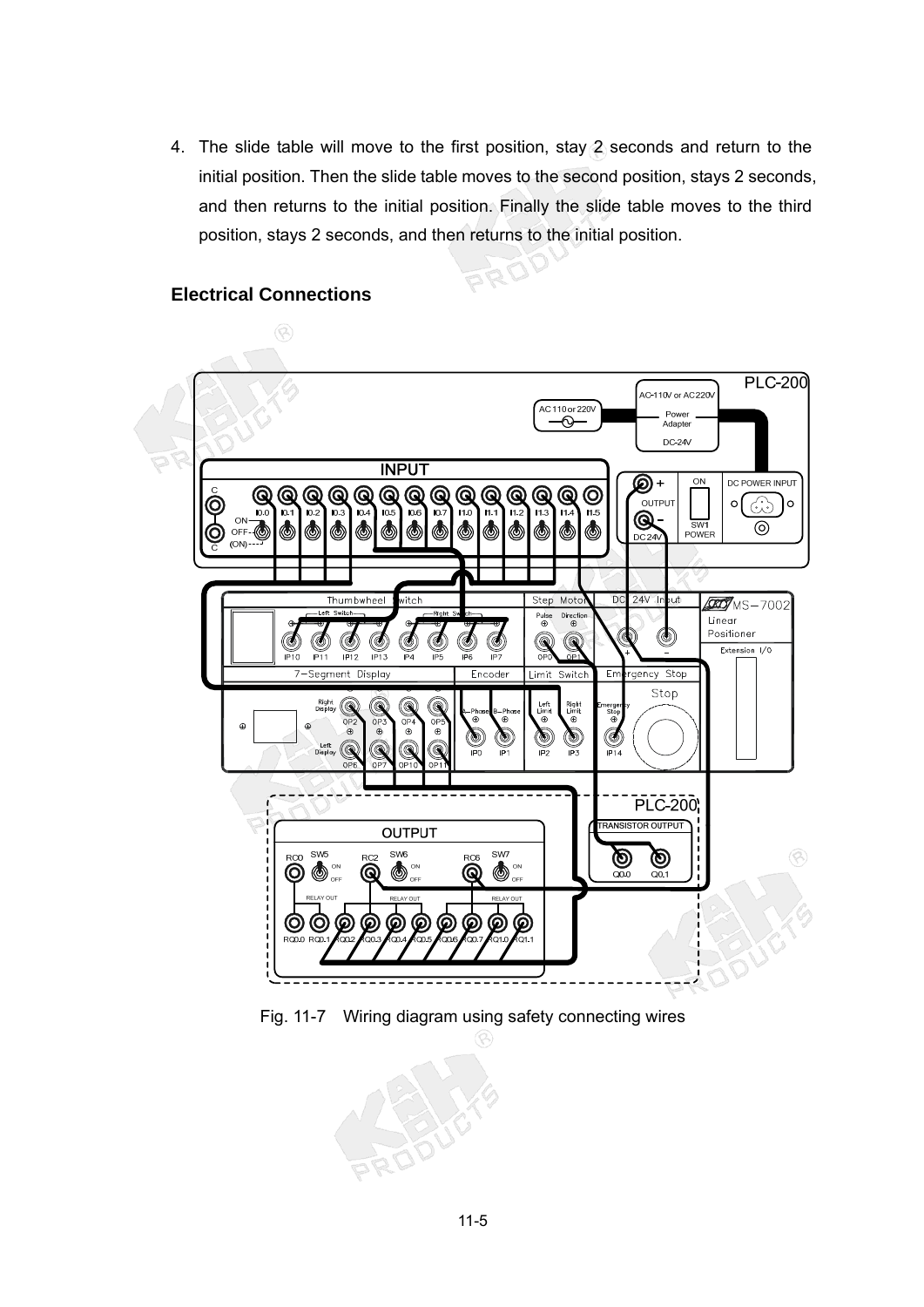

Fig. 11-8 Wiring diagram using flat cable

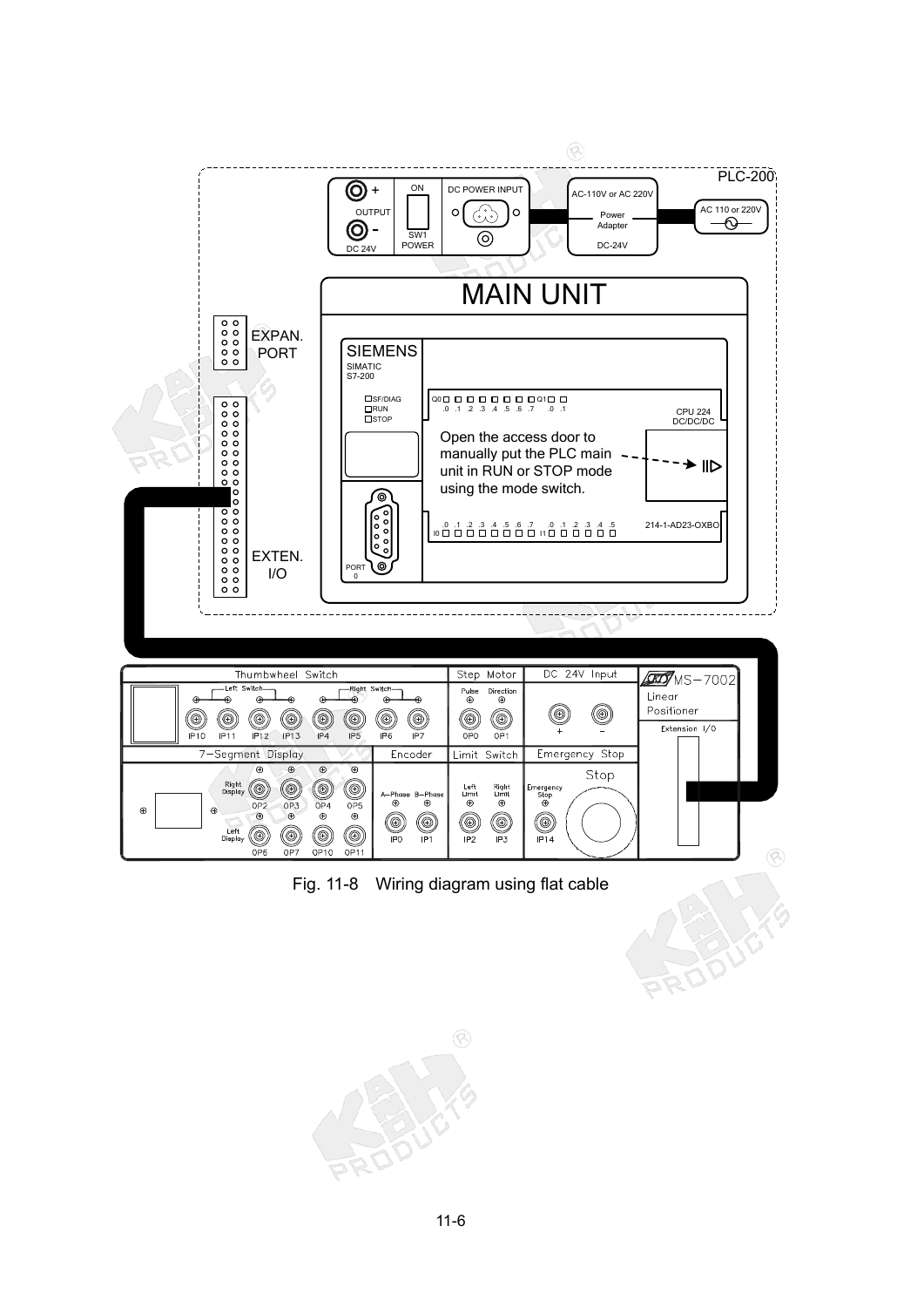## **PLC I/O Connections**

| Input | <b>Description</b>        | <b>Output</b>    | <b>Description</b>     |
|-------|---------------------------|------------------|------------------------|
| 10.0  | Encoder A-phase           | Q <sub>0.0</sub> | Pulse output           |
| 10.1  | Encoder B-phase           | Q <sub>0.1</sub> | Step motor direction   |
| 10.2  | Left limit sensor         | Q <sub>0.2</sub> | Bit 0 of units display |
| 10.3  | Right limit sensor        | Q <sub>0.3</sub> | Bit 1 of units display |
| 10.4  | Bit 0 of units thumbwheel | Q <sub>0.4</sub> | Bit 2 of units display |
| 10.5  | Bit 1 of units thumbwheel | Q <sub>0.5</sub> | Bit 3 of units display |
| 10.6  | Bit 2 of units thumbwheel | Q <sub>0.6</sub> | Bit 0 of tens display  |
| 10.7  | Bit 3 of units thumbwheel | Q <sub>0.7</sub> | Bit 1 of tens display  |
| 11.0  | Bit 0 of tens thumbwheel  | Q1.0             | Bit 2 of tens display  |
| 11.1  | Bit 1 of tens thumbwheel  | Q1.1             | Bit 3 of tens display  |
| 11.2  | Bit 2 of tens thumbwheel  |                  |                        |
| 11.3  | Bit 3 of tens thumbwheel  |                  |                        |
| 11.4  | Stop (Emergency Stop)     |                  |                        |
| 11.5  | Start/Save                |                  |                        |

| Table 11-1 PLC I/O Connections |
|--------------------------------|

 $\circledR$ 





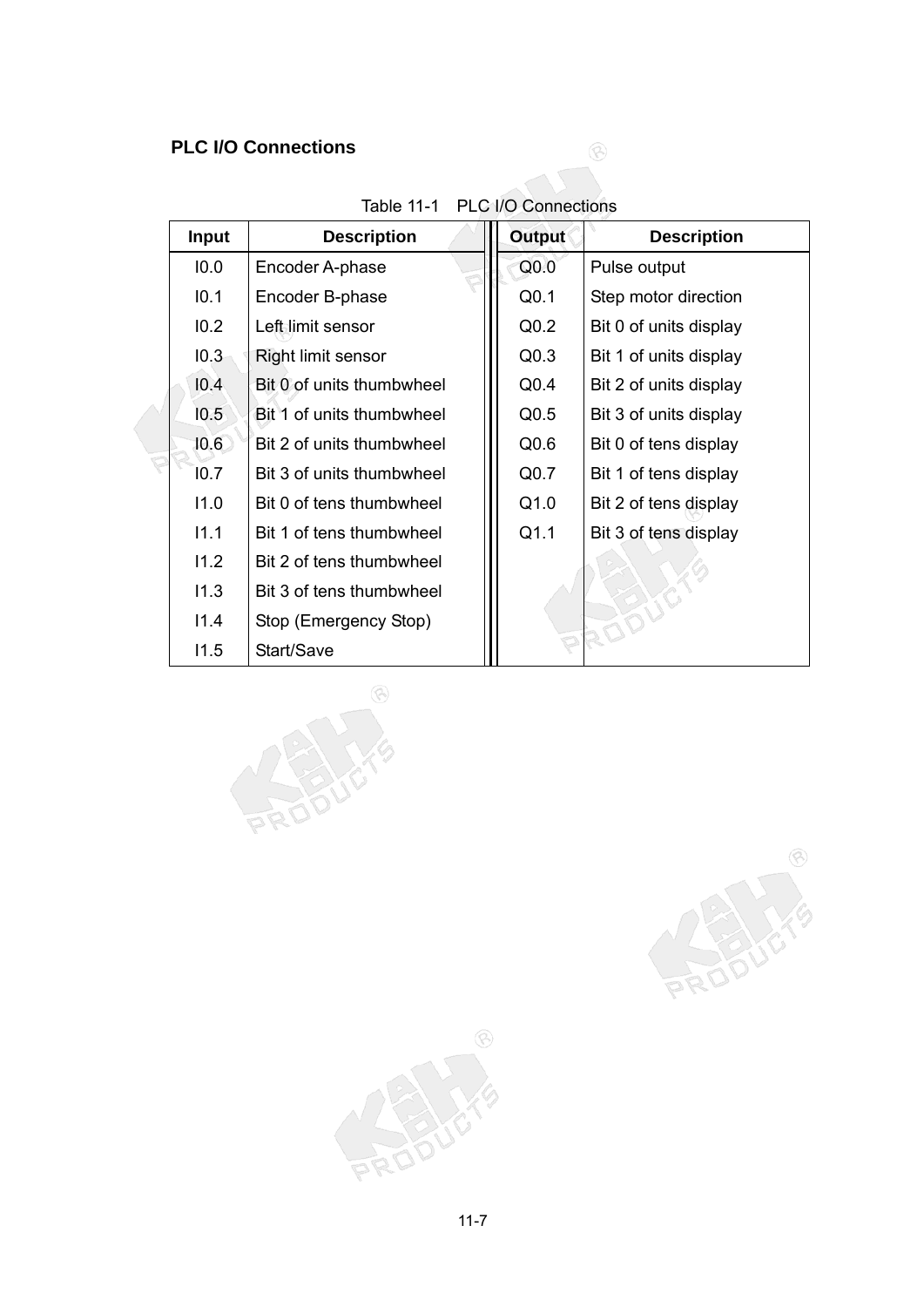# **Flow Chart**   $\circledR$ System initialization 1 Set three positions using thumbwheels Start (I1.5) 2 Slide table moves to the 1st position - Timer counting 3 Slide table returns back to the 0 cm position Timer counting Slide table moves to the 2nd position 4 Timer counting 5 Slide table returns back to the 0 cm position Timer counting 6 Slide table moves to the 3rd position - Timer counting  $7 \mapsto$  Slide table returns back to the 0 cm position 1 Fig. 11-9 Flow chart

R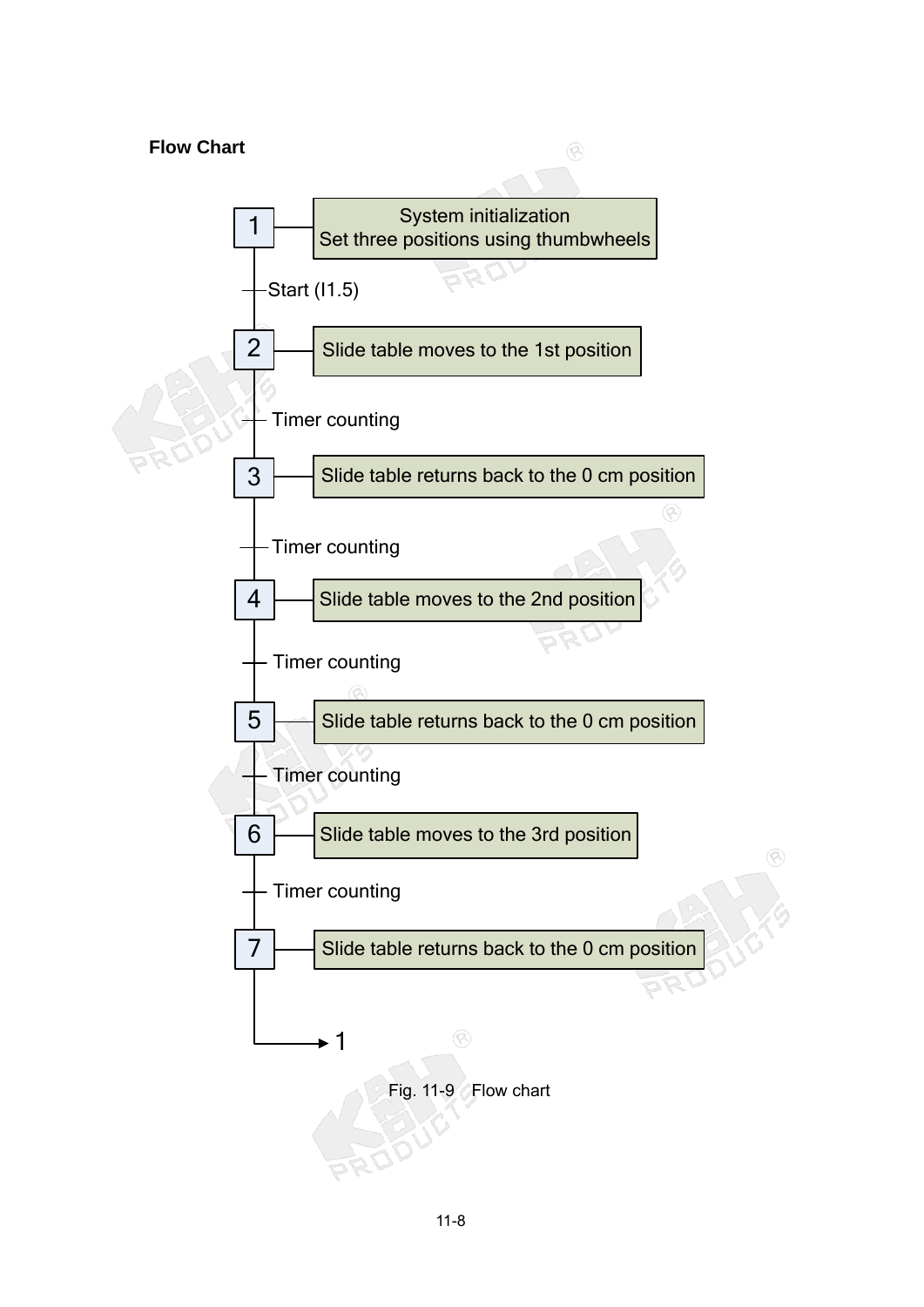# **Ladder Program**



 $\circledS$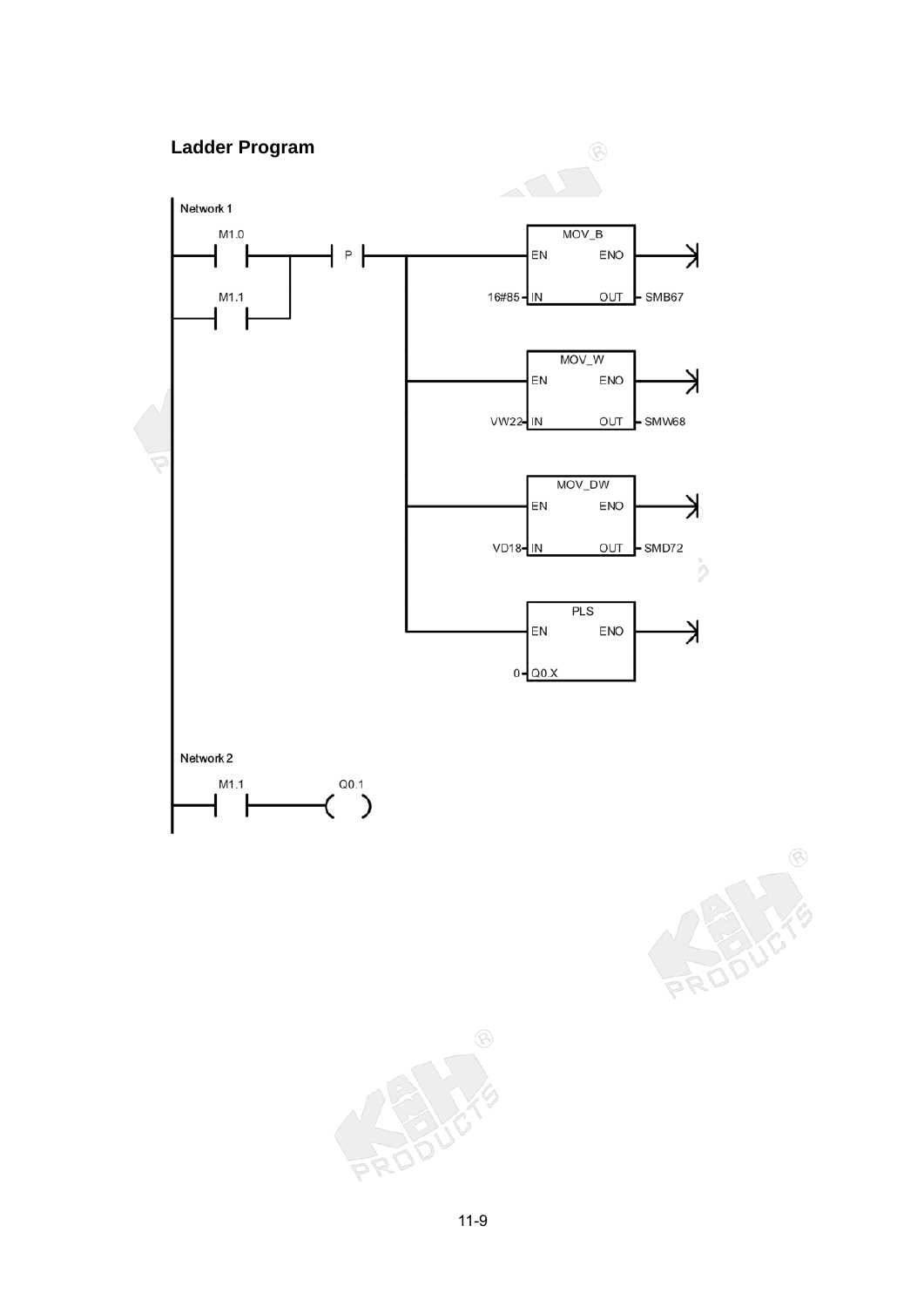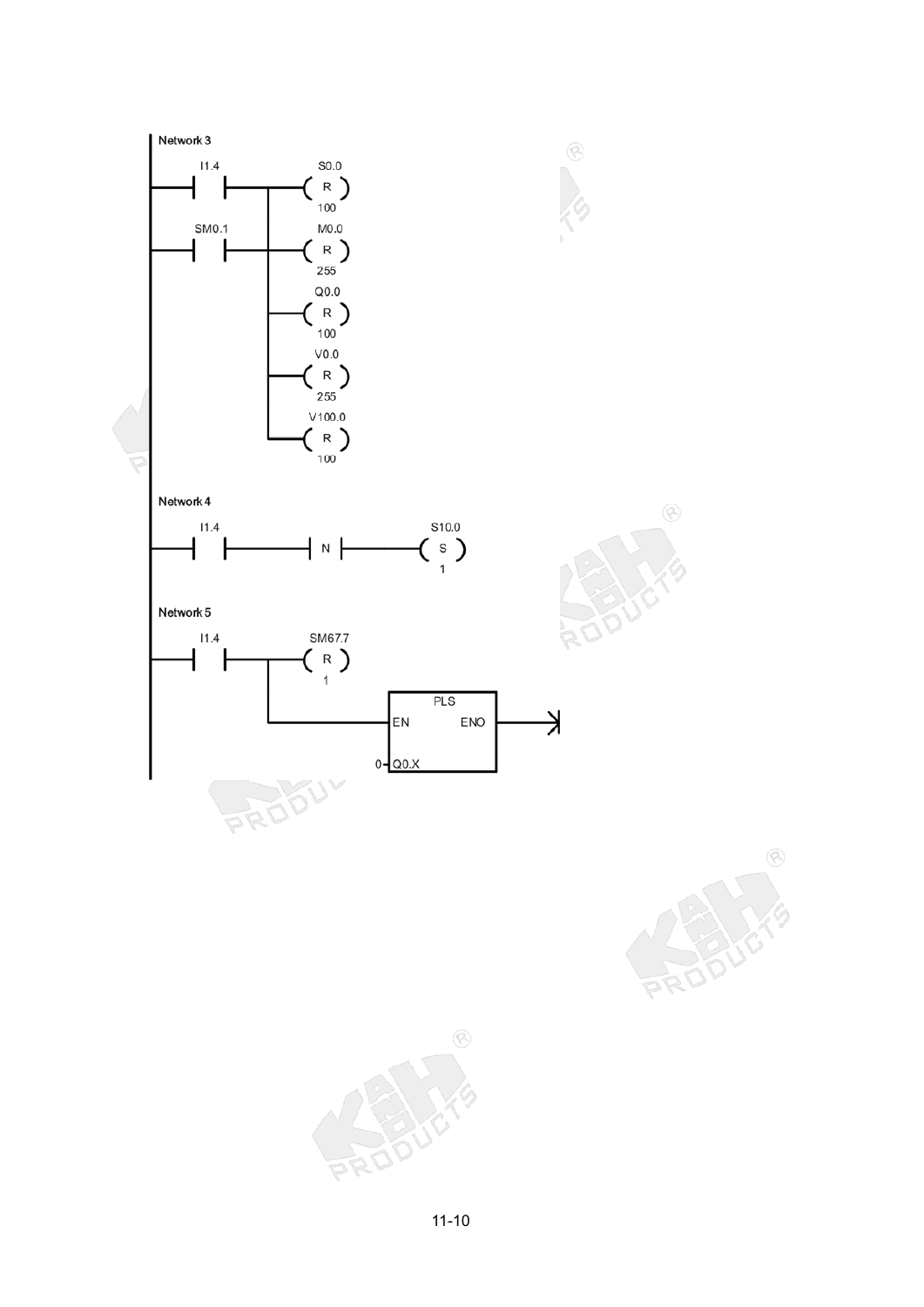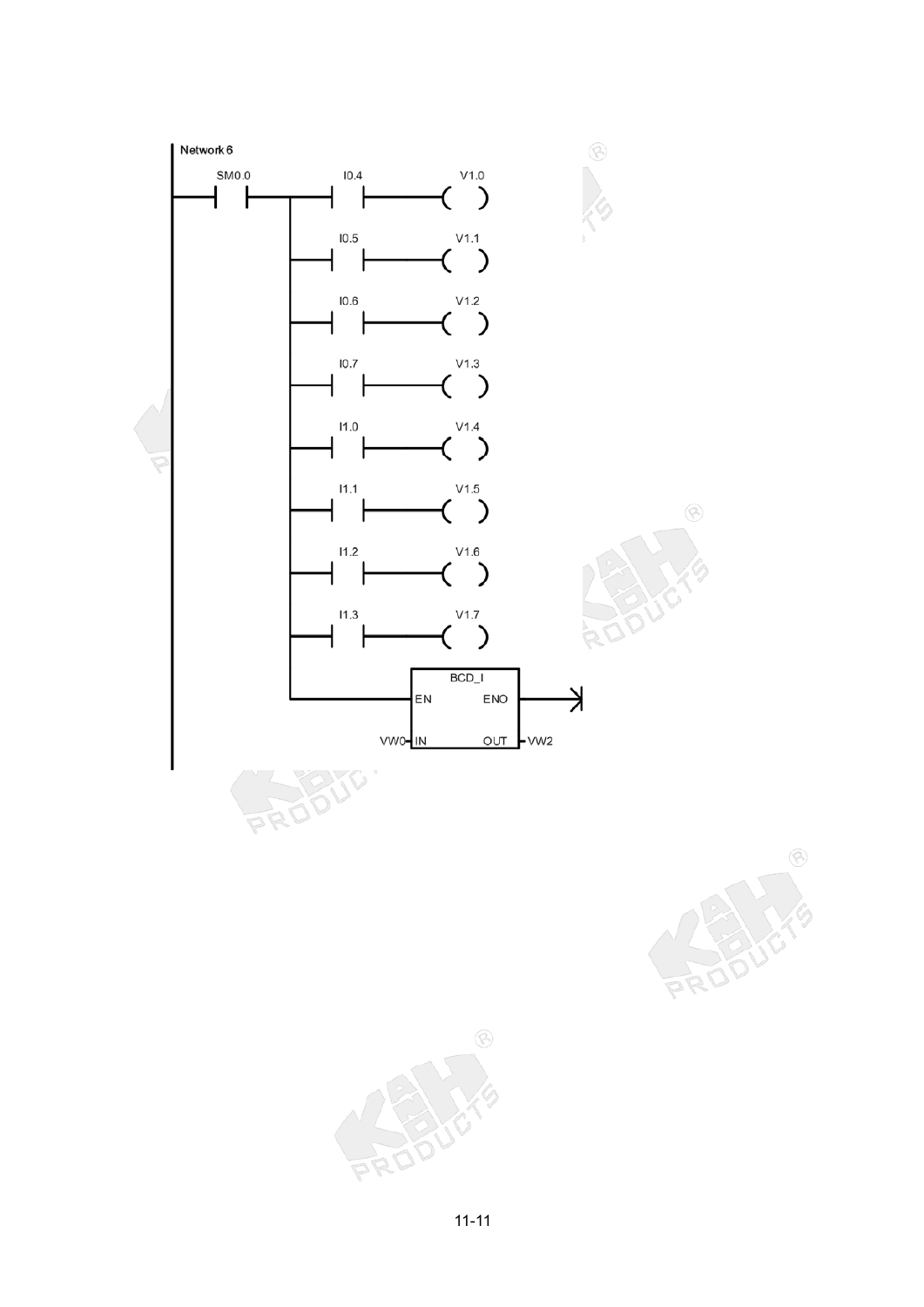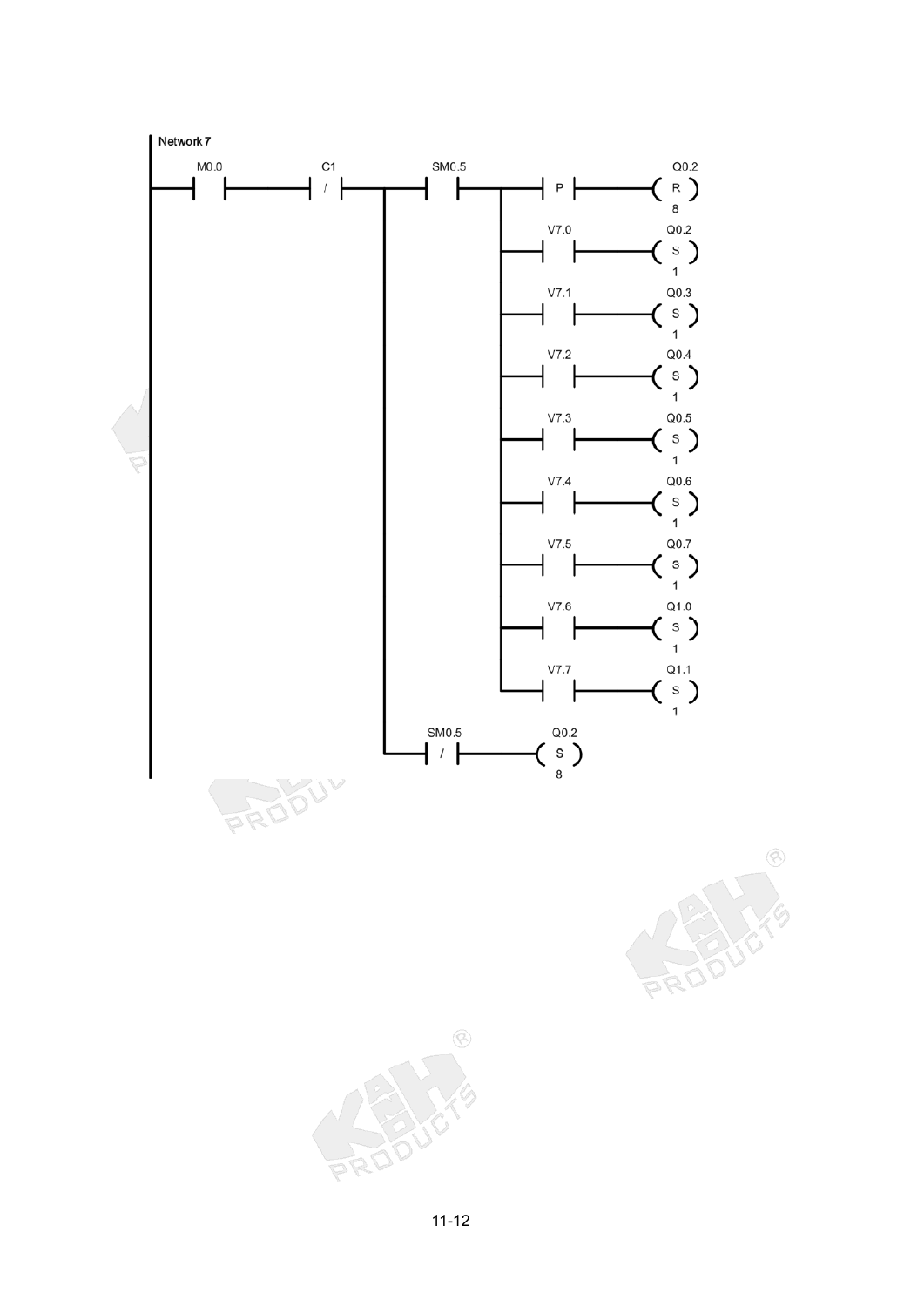

11-13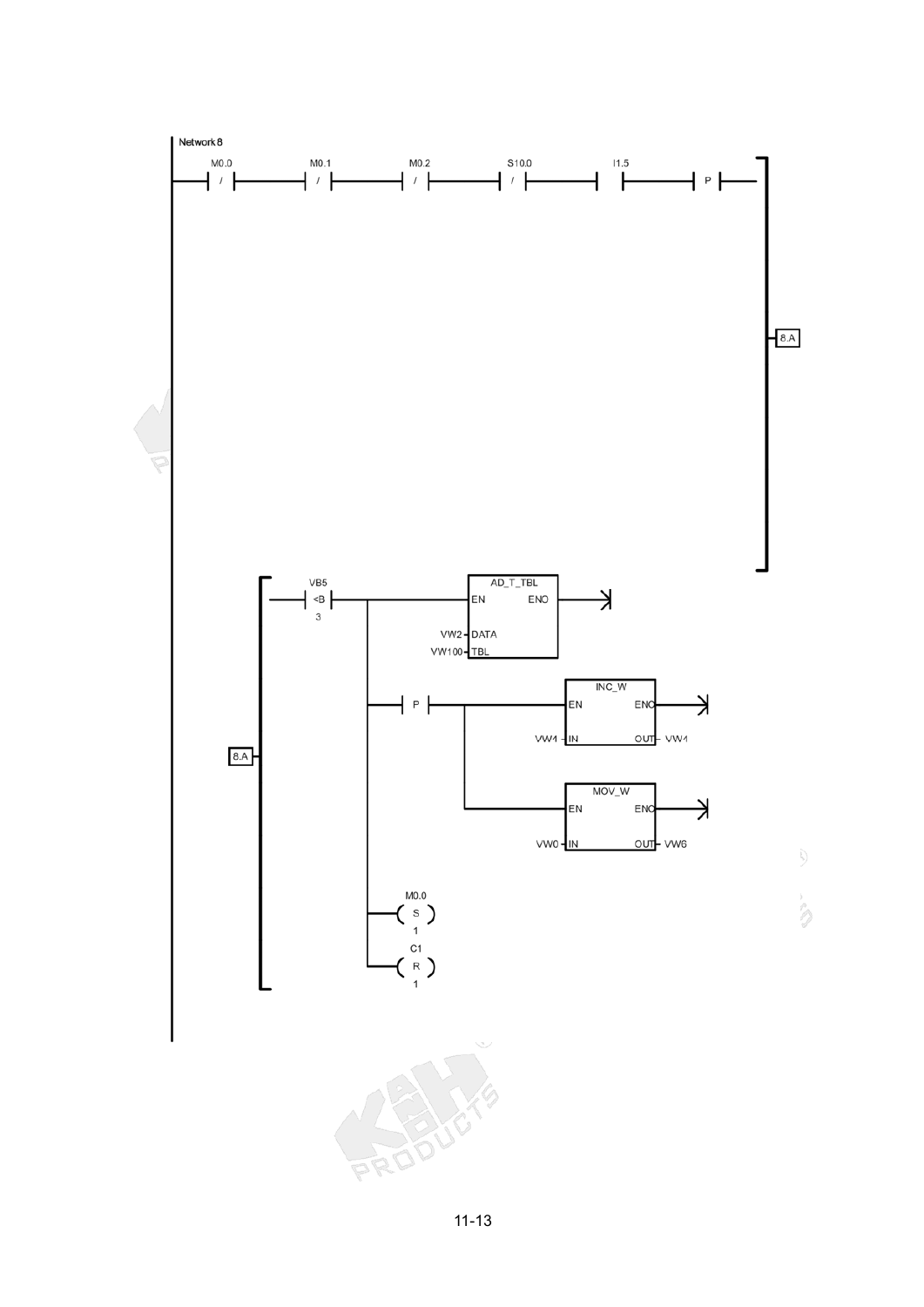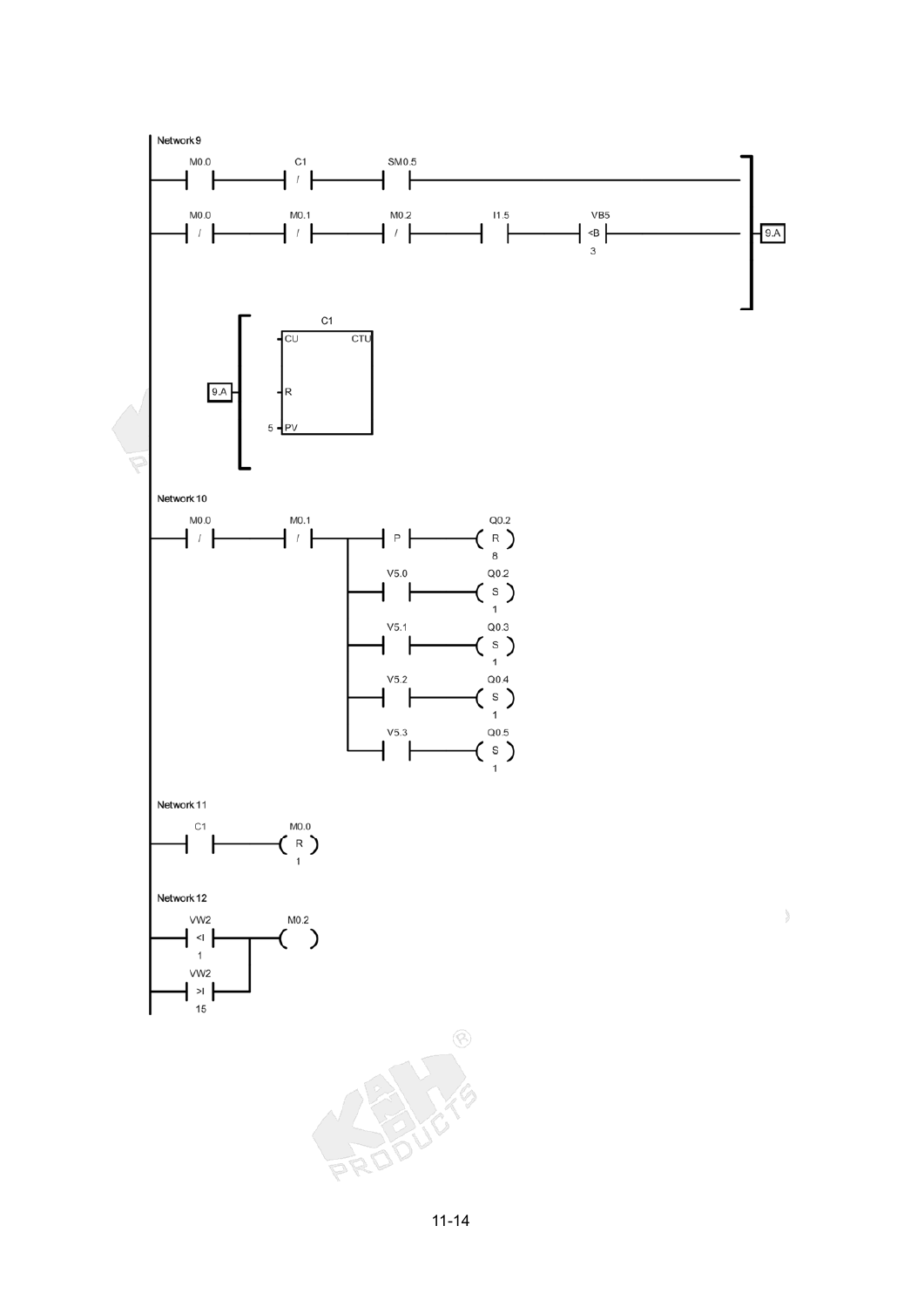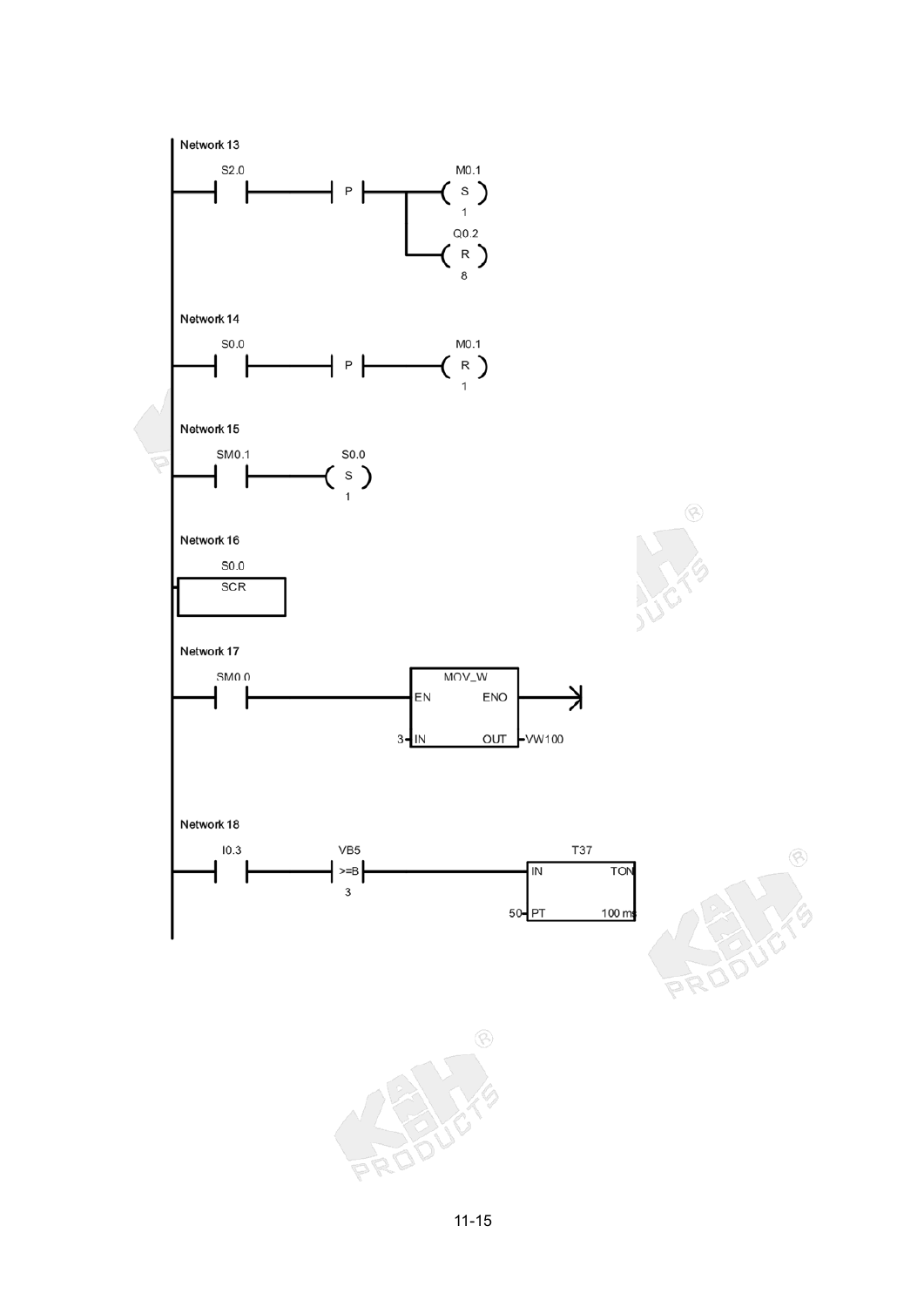

 $\circledS$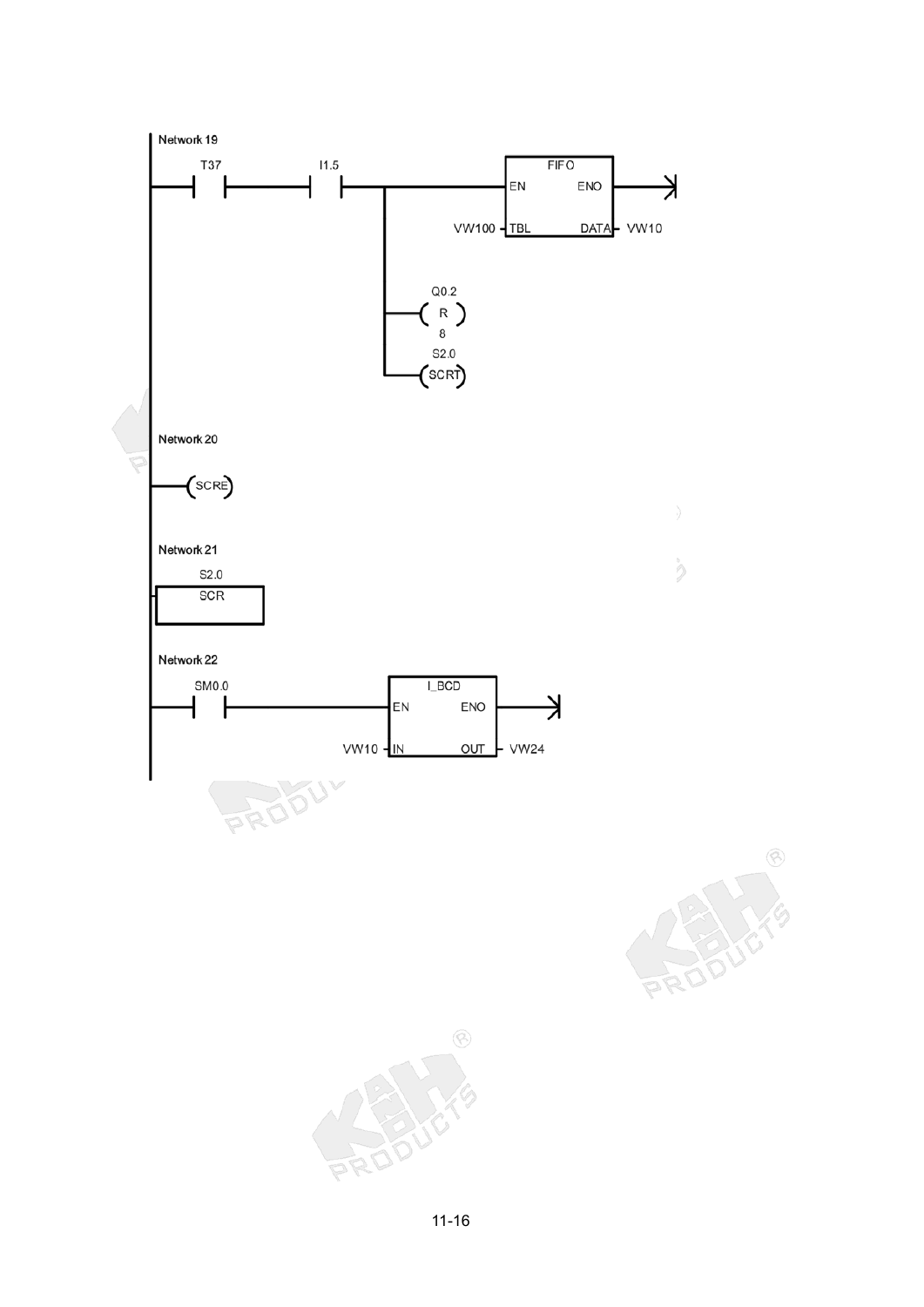

11-17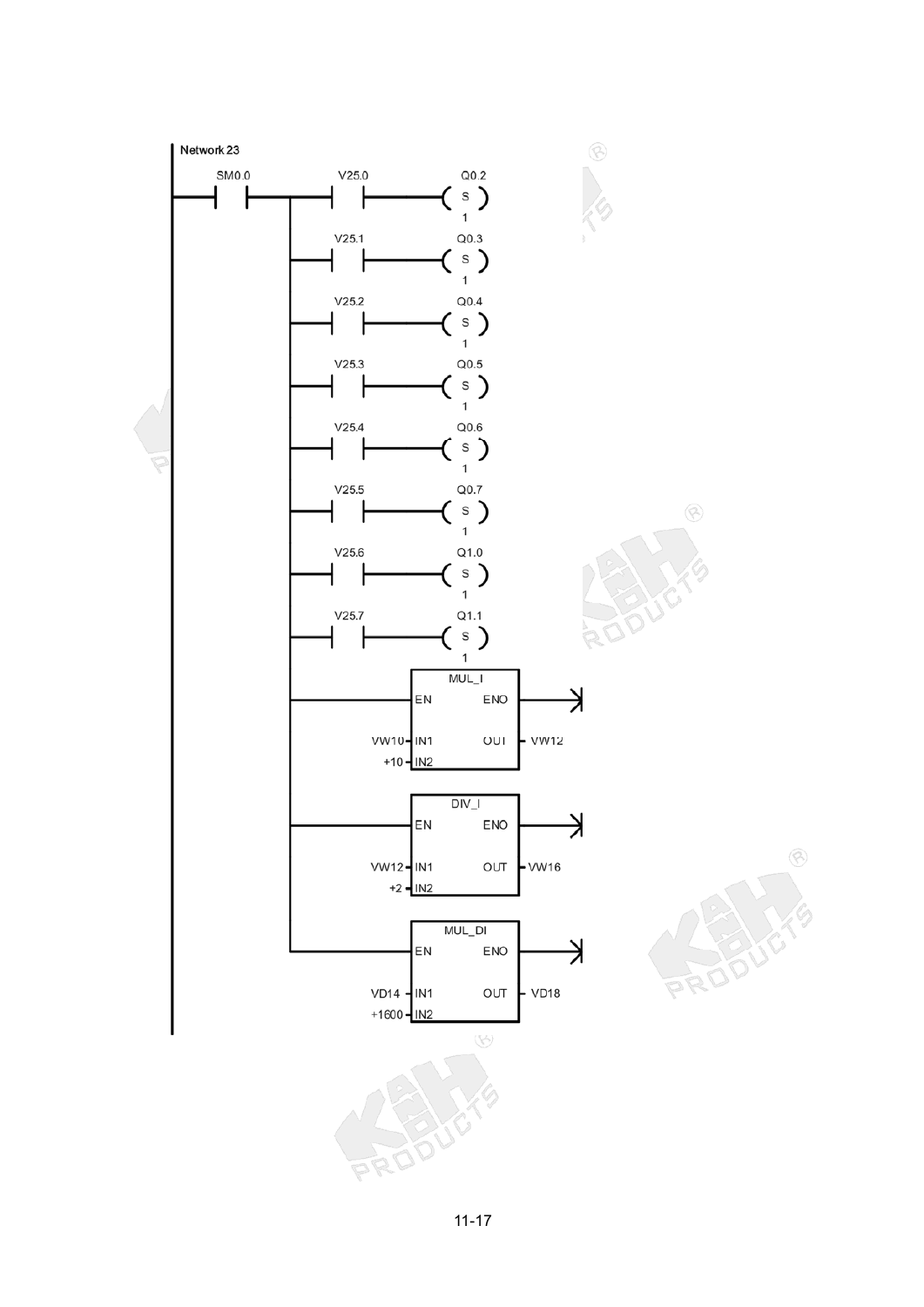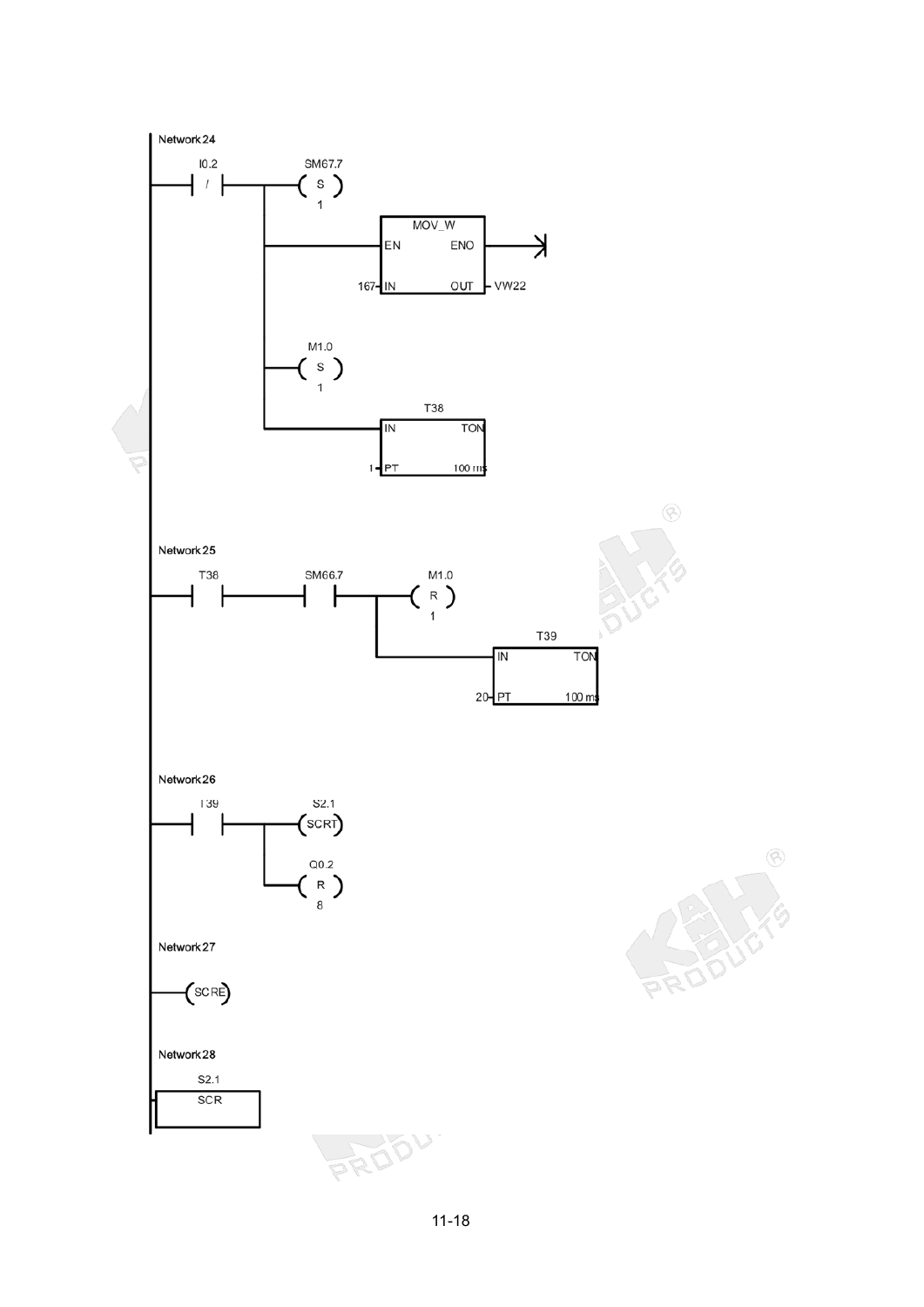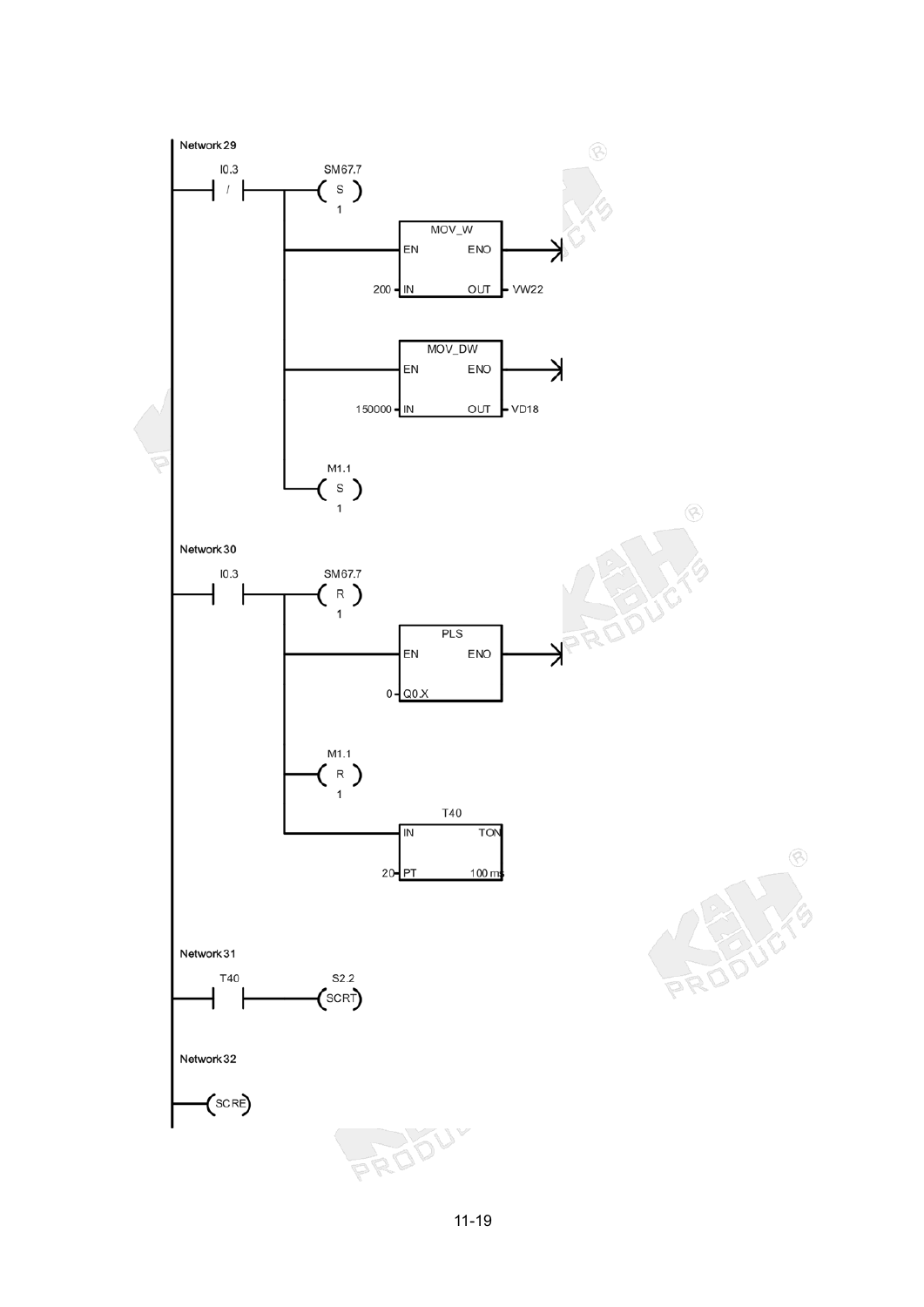

 $\circledS$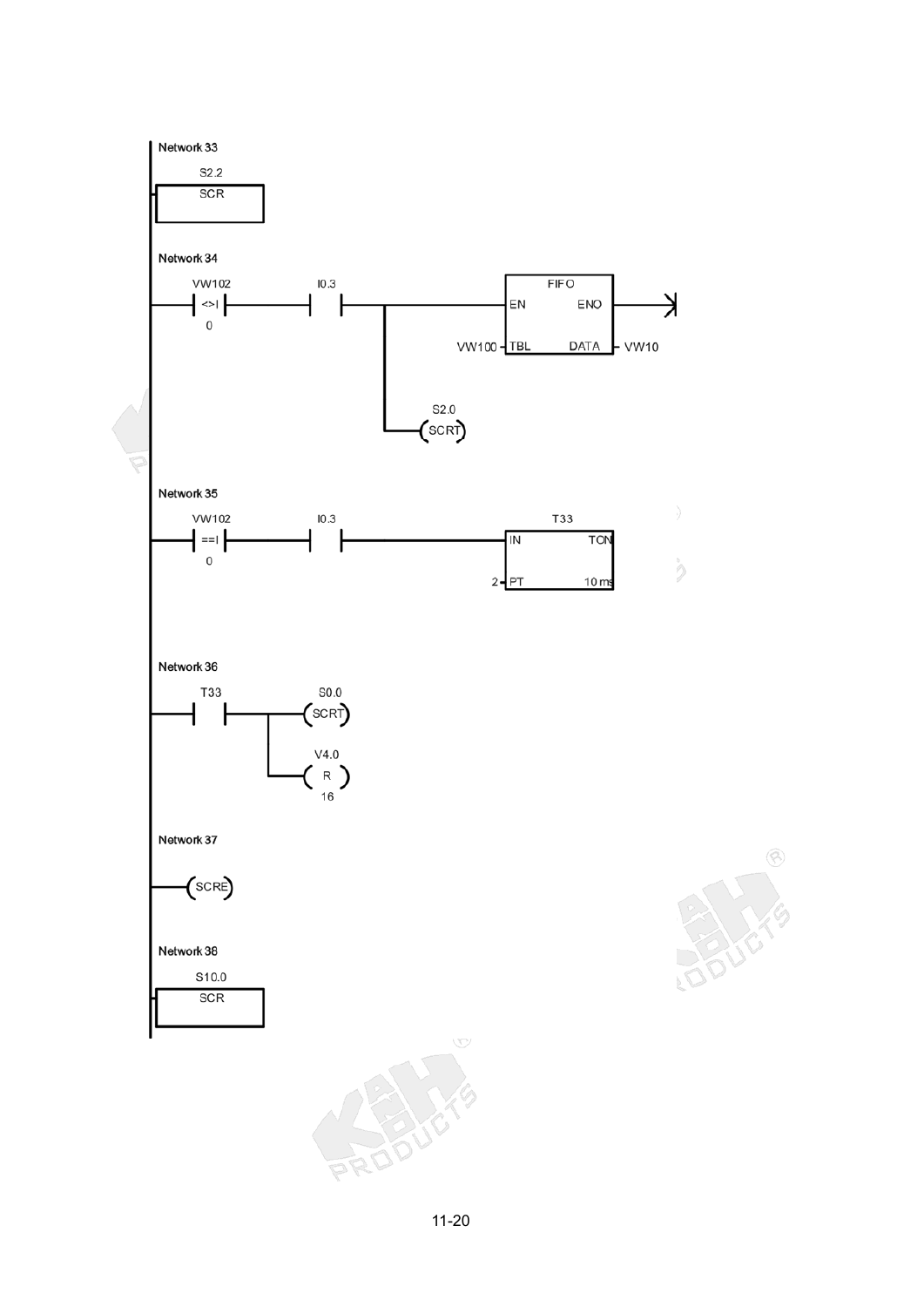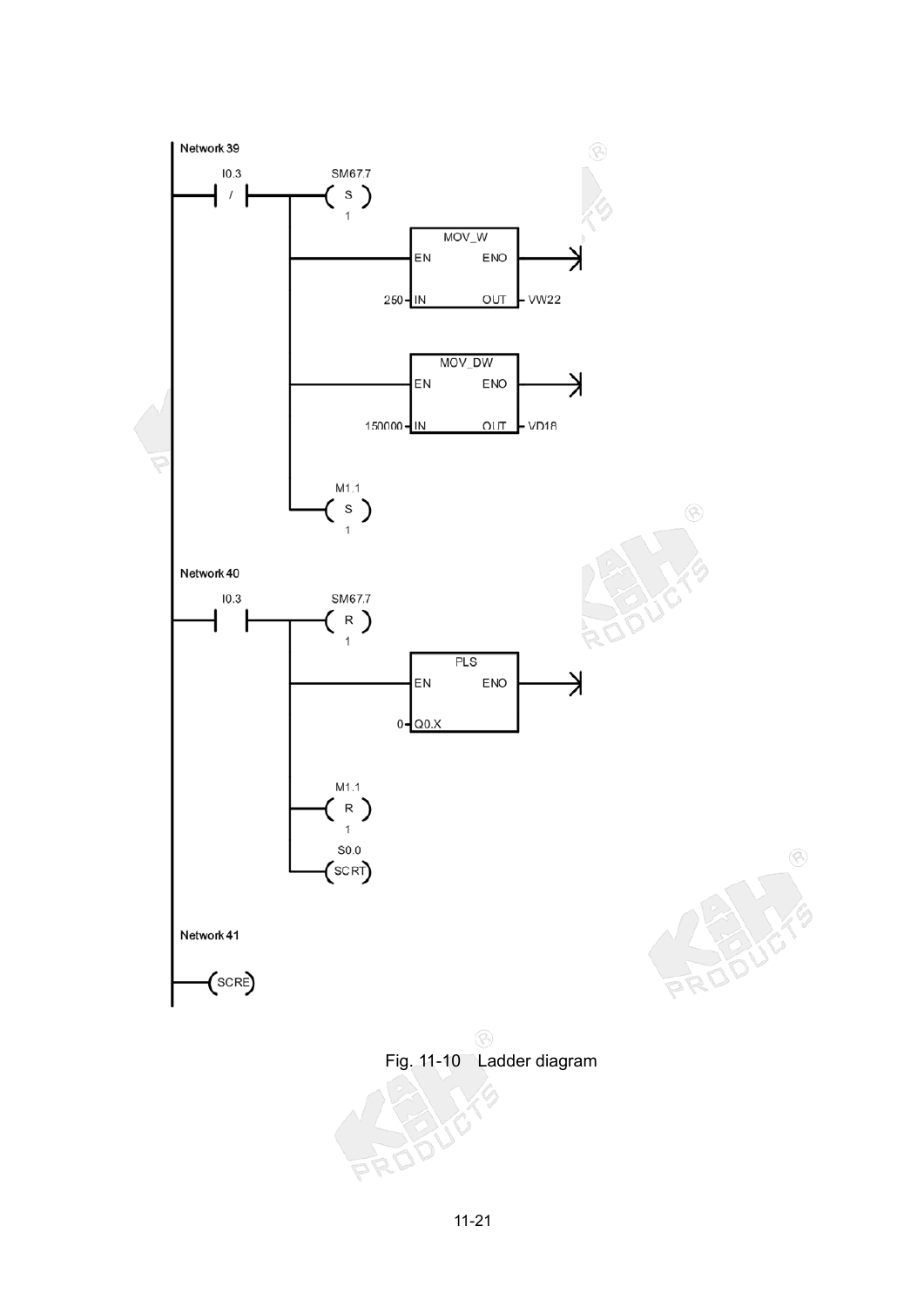#### **Program Description**

**Note:** There are many V memory locations used in the ladder program. For easy to read the ladder, the purpose of each V memory location is described below.

 $\circledR$ 

|                                    | <b>Address</b>  | <b>Description</b>                         |  |  |
|------------------------------------|-----------------|--------------------------------------------|--|--|
| VW <sub>0</sub>                    |                 | Position setting (BCD): input value of     |  |  |
| VB <sub>0</sub><br>VB <sub>1</sub> |                 | thumbwheels                                |  |  |
| VW <sub>2</sub>                    |                 | Position data (integer): conversion from   |  |  |
|                                    |                 | the input of thumbwheels                   |  |  |
|                                    | VW4             |                                            |  |  |
| VB4                                | VB <sub>5</sub> | Position count: position setting number    |  |  |
| VW <sub>6</sub>                    |                 | Position setting: a copy of VW0            |  |  |
| VB <sub>6</sub>                    | VB7             |                                            |  |  |
|                                    | <b>VW10</b>     | Position data (cm): removed from the table |  |  |
| <b>VW12</b>                        |                 | Position data (mm): the result of VW10     |  |  |
|                                    |                 | multiplied by 10                           |  |  |
| <b>VW16</b>                        |                 | Number of revolutions: the result of VW12  |  |  |
|                                    |                 | divided by 2                               |  |  |
| <b>VD18</b>                        |                 | Number of pulses or pulse count value: the |  |  |
|                                    |                 | result of VD14 multiplied by 1600          |  |  |
| <b>VW22</b>                        |                 | Cycle time (period) value                  |  |  |
| <b>VW24</b>                        |                 | Position data to be displayed              |  |  |
| <b>VB24</b>                        | <b>VB25</b>     |                                            |  |  |
| <b>VW100</b>                       |                 | Table length: max number of entries of     |  |  |
|                                    |                 | position data table                        |  |  |

Network 1: On the positive edge of M1.0 (motor CW flag) or M1.1 (motor CCW flag), load the hex value 16#85 to SMB67 to configure PTO0: enable PTO, select PTO single-segment operation, set PTO time base=1µs/cycle (For more information, refer to Table 2-1). Load VW22 (cycle time value) to SMW68 to specify PTO cycle time, and load VD18 (pulse count value) to SMD72 to specify PTO pulse count. Q0.0 outputs the specified number of pulses at a specified pulse frequency.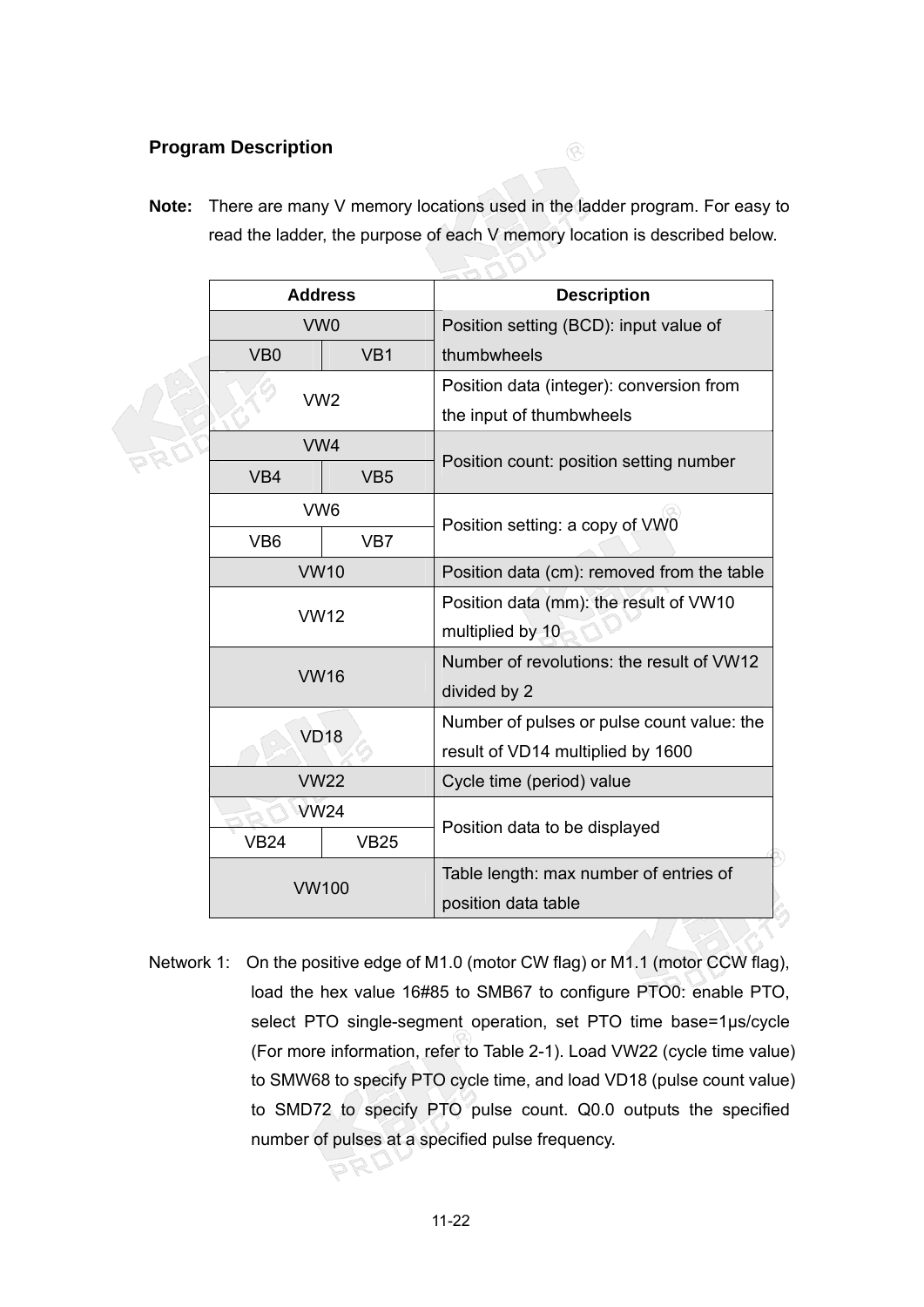- Network 2: When M1.1 (motor CCW flag) is on, turn on Q0.1 so that the step motor rotates CCW and the slide table shifts right.
- Network 3: When the Stop switch is activated (I1.4=ON) or on the first scan (SM0.1=ON), clear all S bits, auxiliary relays, output points and registers.
- Network 4: On the negative edge of the Stop switch (I1.4=ON to OFF), enable State S10.0.
- Network 5: When the Stop switch is activated (I1.4=ON), reset the PTO enable bit SM67.7 to disable the generation of PTO waveform.
- Network 6: The status bit SM0.0 is always on. Load the input value of thumbwheels (BCD-type position setting) to VB1, and convert the BCD value of VW0 to an integer value and load the result to VW2 (integer-type position data). See the process below.



Network 7: When M0.0 (valid setting flag) is on and C1 bit is off and SM0.5 (0.5s OFF/0.5s ON) is off, set 7-segment display inputs (Q0.2-Q1.1) to 1 so that the 7-segment display is dark. On the positive edge of SM0.5, reset the 7-segment display inputs (Q0.2-Q1.1) to 0, all segment LEDs of the 7-segment display light for one scan, and then write the position setting value in (V7.0-V7.7) to 7-segment display input (Q0.2-Q1.1) to display the position setting when SM0.5 is on. Since the preset value of C1 counter, the 7-segment display blinks the position setting value 5 times. Network 8: When M0.0 (valid setting flag), M0.1 (motor rotating flag), M0.2 (invalid setting flag) and S10.0 are deactivated and VB5 (position count) <3, on the positive edge of I1.5 (Start/Save switch), add the value of VW2 (position data) to the position data table (starting address VW100), set M0.0 (valid setting flag) and reset the counter C1 current value, increment the value of VW4 (position count) and load the value of VW0 (position setting) to VW6. See the process below.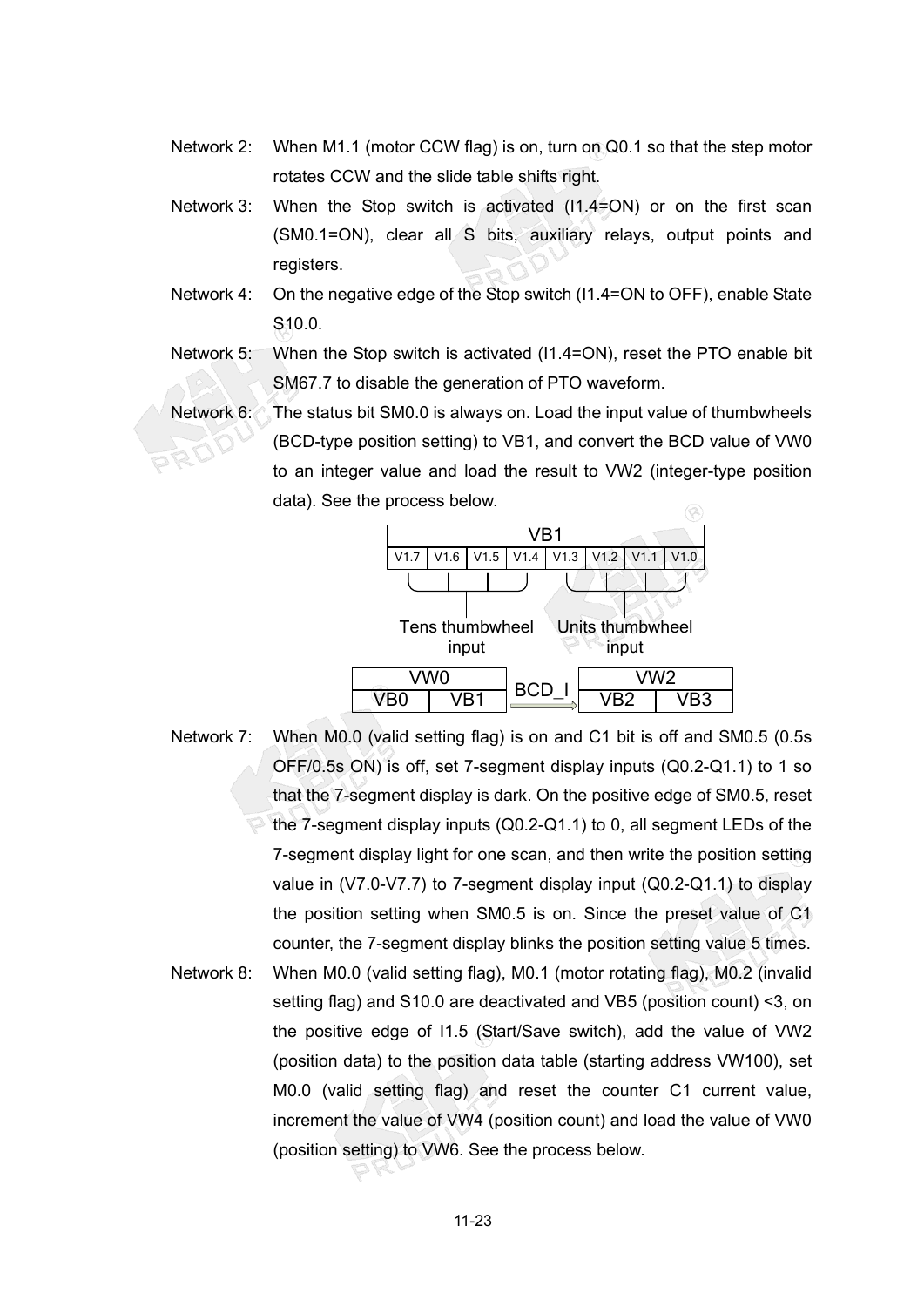

- Network 9: When M0.0 (valid setting flag) is on and C1 bit is off and SM0.5 (0.5s OFF/0.5s ON) is on, the C1 counter increments the current value. When M0.0 (valid setting flag), M0.1 (motor rotating flag) and M0.2 (invalid setting flag) are off, and Start/Save switch is activated (I1.5=ON) and VB5 (position count) is less than 3, set M0.0 bit and reset the C1 bit and clear the current value of C1 counter.
- Network 10: When M0.0 (valid setting flag) and M0.1 (motor rotating flag) are deactivated, write the value of V5.0-V5.3 (position count) to units display inputs (Q0.2-Q0.5). This displays the position count on the units display.
- Network 11: When the C1 bit is turned on (C1 current value >= 5), reset M0.0 (valid setting flag).
- Network 12: When VW2 <1 or VW2>15, activate M0.2 (invalid setting flag).
- Network 13: On the positive edge of S2.0, set M0.1 (motor rotating flag) and reset the 7-segment display inputs (Q0.2-Q1.1).
- Network 14: On the positive edge of S0.0, reset M0.1 (motor rotating flag).
- Network 15: The status bit SM0.1 is on for the first scan cycle. On the first scan, enable State S0.0. RO
- Network 16: Beginning of State S0.0 control region.
- Network 17: The status bit SM0.0 is always on. Load 3 to VW100 (table length).
- Network 18: When the right limit sensor is activated (I0.3=ON) and VB5 (position count) is less than or equal to 3, start the 5-second ON-delay timer T37.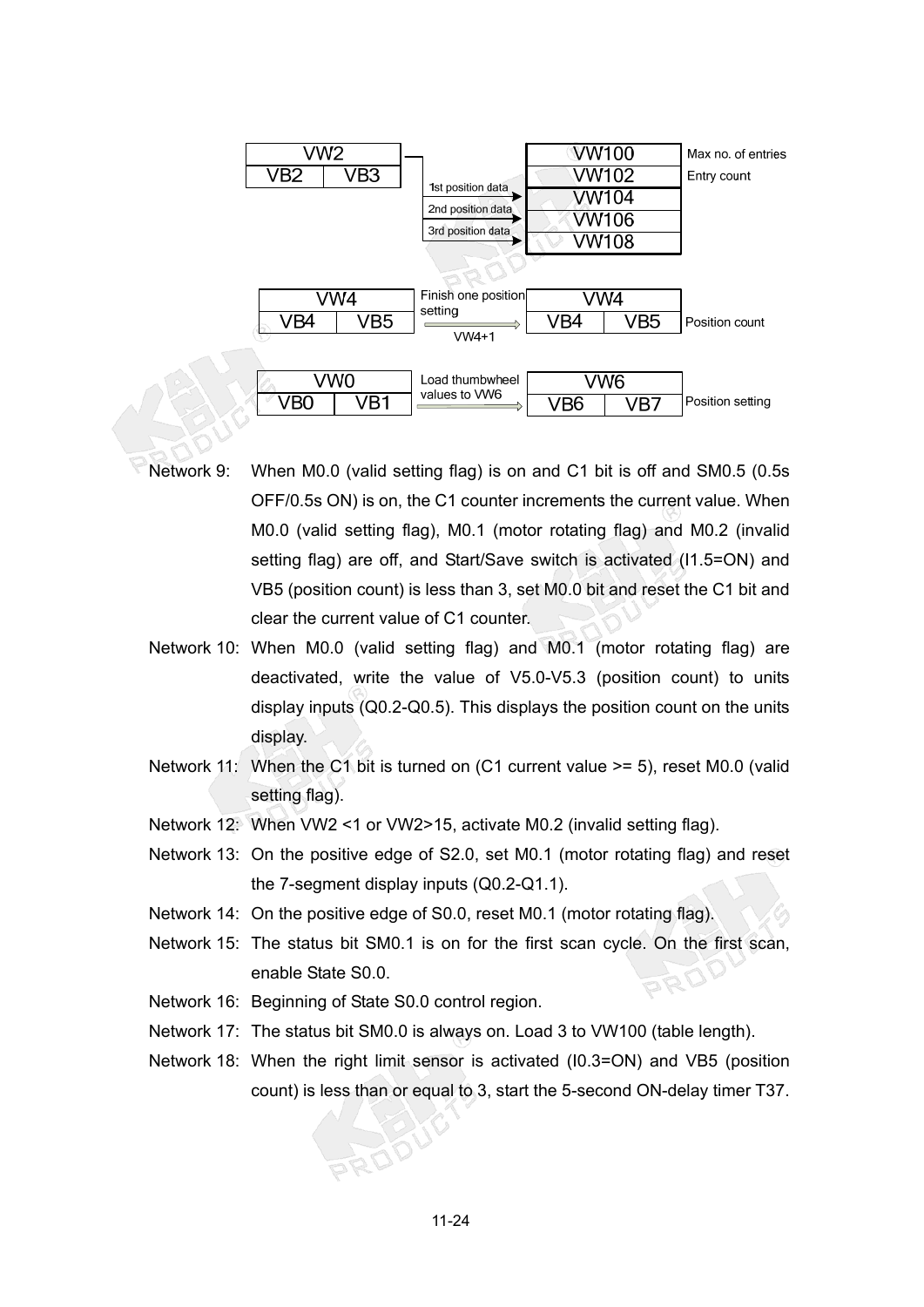- Network 19: After a 5-second delay, if the Start/Save switch is activated (I1.5=ON), remove the position data from VW104 to VW10, decrement the entry count in VW102, and shift up all other entries of the table one location. Reset the 7-segment display inputs (Q0.2-Q1.1) and transition to State S2.0.
- Network 20: End of SCR region for State S0.0.
- Network 21: Beginning of State S2.0 control region.
- Network 22: The status bit SM0.0 is always on. Convert the integer value of VW10 to a BCD value and load the result to VW24.
- Network 23: The status bit SM0.0 is always on. Write the BCD value of VW24 to 7-segment display inputs (Q0.2-Q1.1), multiply the integer value of VW10 by 10 (cm to mm) and load the result to VW12, divide the value of VW12 by 2 (screw pitch = 2mm) and load the result (number of revolutions) to VW16, multiply the value of VD14 by 1600 (drive pulses/rev in 8 microstepping) and load the result (the required number of pulses) to VD18. See the process below.

| Write position data to 7-segment display:                                                                          |             |      |                       |      |      | PROUT |      |      |
|--------------------------------------------------------------------------------------------------------------------|-------------|------|-----------------------|------|------|-------|------|------|
| <b>VW24</b><br>VB24                                                                                                | <b>VB25</b> |      | $Q0.2^{\sim}Q1.1$     |      |      |       |      |      |
| VW10<br>VW12<br>Multiply the position data in table by<br>$X$ 10<br><b>VB11</b><br>VB12<br>VB13<br>10<br>VB10      |             |      |                       |      |      |       |      |      |
| VW12<br>VW16<br>Divide VW12 by 2 and load the result<br>$\div 2$<br><b>VB13</b><br>to VW16<br>VB12<br>VB16<br>VB17 |             |      |                       |      |      |       |      |      |
|                                                                                                                    | VD14        |      |                       |      |      |       | VD18 |      |
| VW14                                                                                                               | VW16        |      | $X 1,600 \Rightarrow$ | VW18 |      | VW20  |      |      |
| VB14                                                                                                               | VB15        | VB16 | VB17                  |      | VB18 | VB19  | VB20 | VB21 |

Multiply VD14 by 1,600 and load the result to VD18

Network 24: When the left limit sensor is deactivated (I0.2=OFF), set the PTO enable bit SM67.7 to enable the generation of PTO waveform, load 167 to VW22 (cycle time value) for specifying PTO cycle time=167 us, pulse frequency= 6,000Hz). Set M1.0 (motor CW flag) and start the 0.1-second ON-delay timer T38.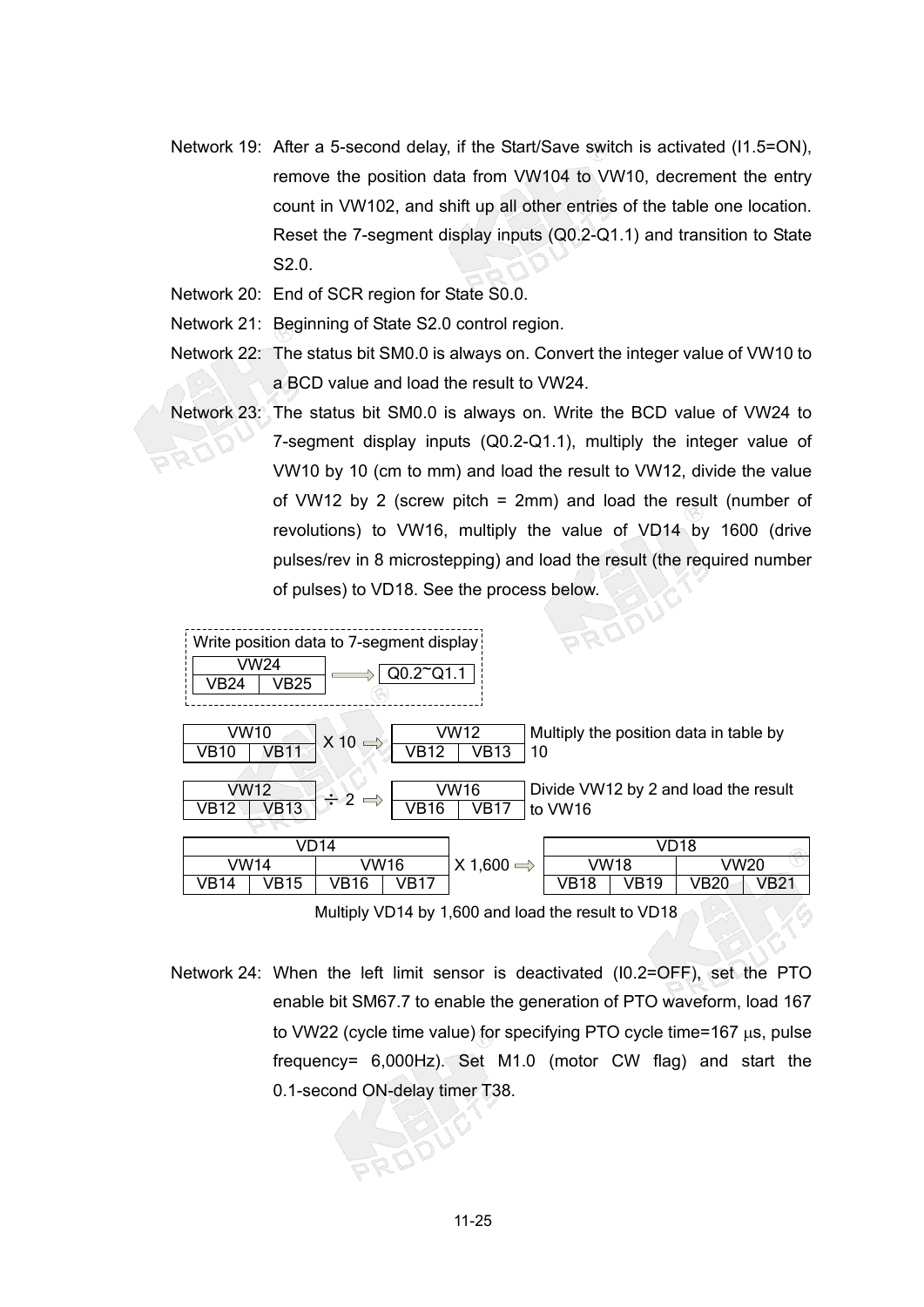- Network 25: The SM66.7 is the PTO idle bit: 0=PTO in progress, 1=PTO idle. After a 0.1-second delay, if the PTO idle bit SM66.7 is set (SM66.7=ON, completion of the programmed pulse train), reset M1.0 (motor CW flag) and start the 2-second ON-delay timer T39.
- Network 26: After a 2-second delay, transition to State S2.1, reset the 7-segment display inputs (Q0.2-Q1.1).
- Network 27: End of SCR region for State S2.0.

Network 28: Beginning of State S2.1 control region.

- Network 29: When the right limit sensor is deactivated (I0.3=OFF), set the PTO enable bit SM67.7 to enable the generation of PTO waveform, load 200 to VW22 (cycle time value) for specifying PTO cycle time=200  $\mu$ s (pulse frequency=5,000Hz), load 150,000 to VD18 (pulse count value) for specifying PTO pulse count=150,000, and set M1.1 (motor CCW flag).
- Network 30: When the right limit sensor is activated (I0.3=ON), reset the PTO enable bit SM67.7 to disable the generation of PTO waveform, reset M1.1 (motor CCW flag) and start the 2-second ON-delay timer T40.
- Network 31: After a 2-second delay, transition to State S2.2.
- Network 32: End of SCR region for State S2.1.
- Network 33: Beginning of State S2.2 control region.
- Network 34: When VW102 (current entry count) is not equal to 0 (three position settings have not been removed) and the right limit sensor is activated (I0.3=ON), remove the first entry data (position data) from table to VW10, decrement the entry count in VW102, and shift up all other entries of the table one location. Transition to State S2.0.
- Network 35: When VW102 (current entry count) is equal to 0 (three position settings have been removed) and the right limit sensor is activated (I0.3=ON), start the 0.02-second ON-delay timer T33.
- Network 36: After a 0.02-second delay, transition to State S0.0, clear VW4 (position count).
- Network 37: End of SCR region for State S2.2.
- Network 38: Beginning of State S10.0 control region.
- Network 39: When the right limit sensor is deactivated (I0.3=OFF), set the PTO enable bit SM67.7 to enable the generation of PTO waveform, load 250 to VW22 (cycle time value) for specifying PTO cycle time=250  $\mu$ s (pulse frequency=4,000Hz), load 150,000 to VD18 (pulse count value) for specifying PTO pulse count=150,000, and set M1.1 (motor CCW flag).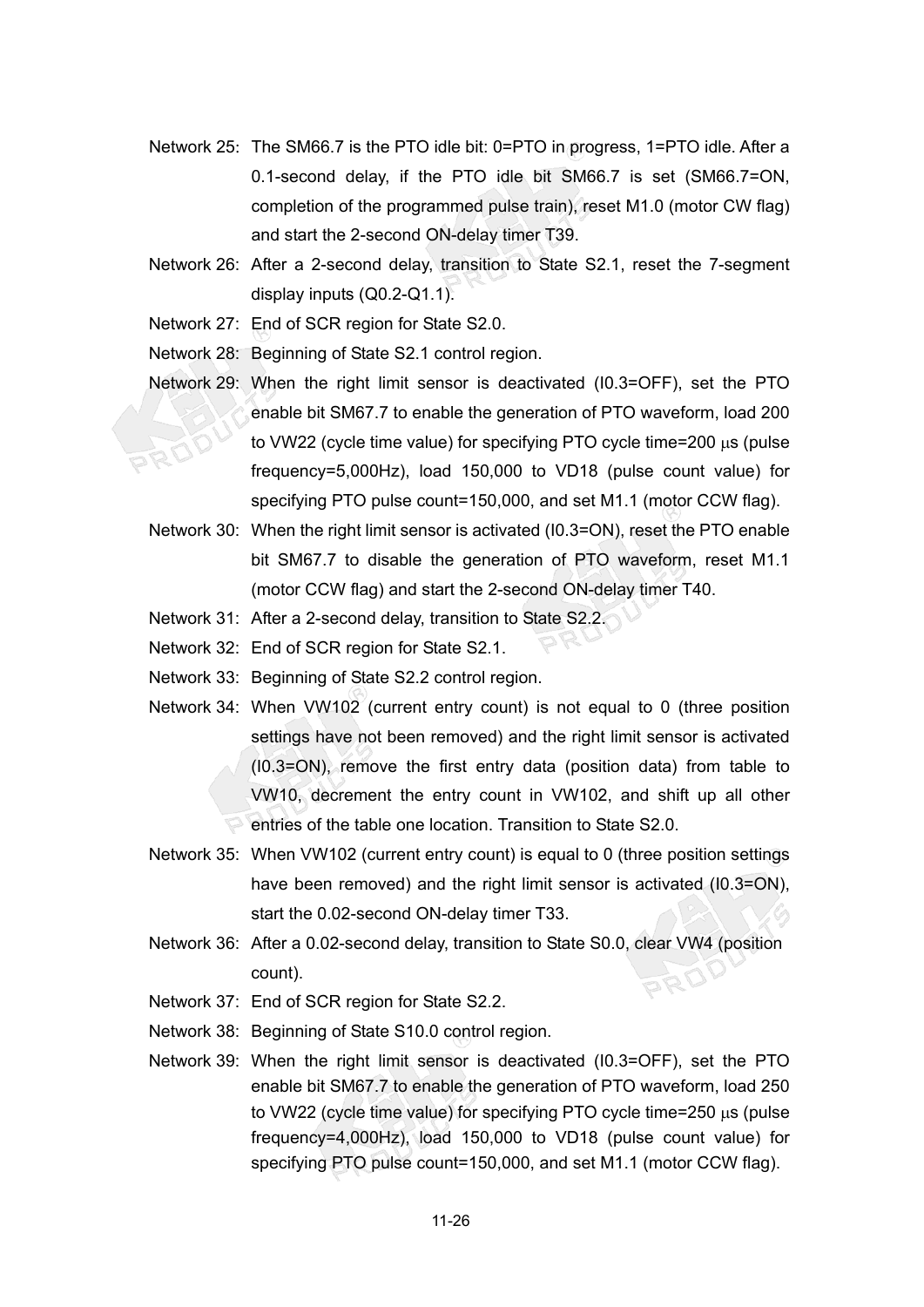Network 40: When the right limit sensor is activated (I0.3=ON), reset the PTO enable bit SM67.7 to disable the generation of PTO waveform, so the step motor and the slide table stop, reset M1.1 (motor CCW flag), and transition to State S0.0.

Network 41: End of SCR region for State S10.0.

# *EQUIPMENT REQUIRED*

- 1. Personal Computer
- 2. PLC-200 PLC Trainer
- 3. USB/PPI Multi-Master Cable
- 4. AC Adapter
- 5. Safety Connecting Wires or Flat Cable
- 6. MS-7002 Linear Positioner

## *PROCEDURE*

- 1. With the power to the PLC-200 PLC Trainer OFF, place Enable switches SW2 to SW8 in OFF position. Set input switches I0.0 to I1.5 to OFF and Thumbwheel Switches to 0000.
- 2. On the 2PH Microstep Driver, set Mstep to 8 (SW5=OFF, SW6=OFF) for 8-microstepping drive mode (step angle=0.225**°**) and set PK Current to 0.71A (SW1=ON, SW2=OFF, SW3=ON) for the max starting frequency 7300Hz. **Note: Do not set a peak current greater than 2A.**
- 3. Connect PLC Trainer's Port 0 to your PC's USB port using the provided USB/PPI cable.
- 4. Complete the electrical connections by referring to the wiring diagram shown in Fig. 11-7 or Fig. 11-8. **Note: Do not use the safety connecting wires and the flat cables at the same time.**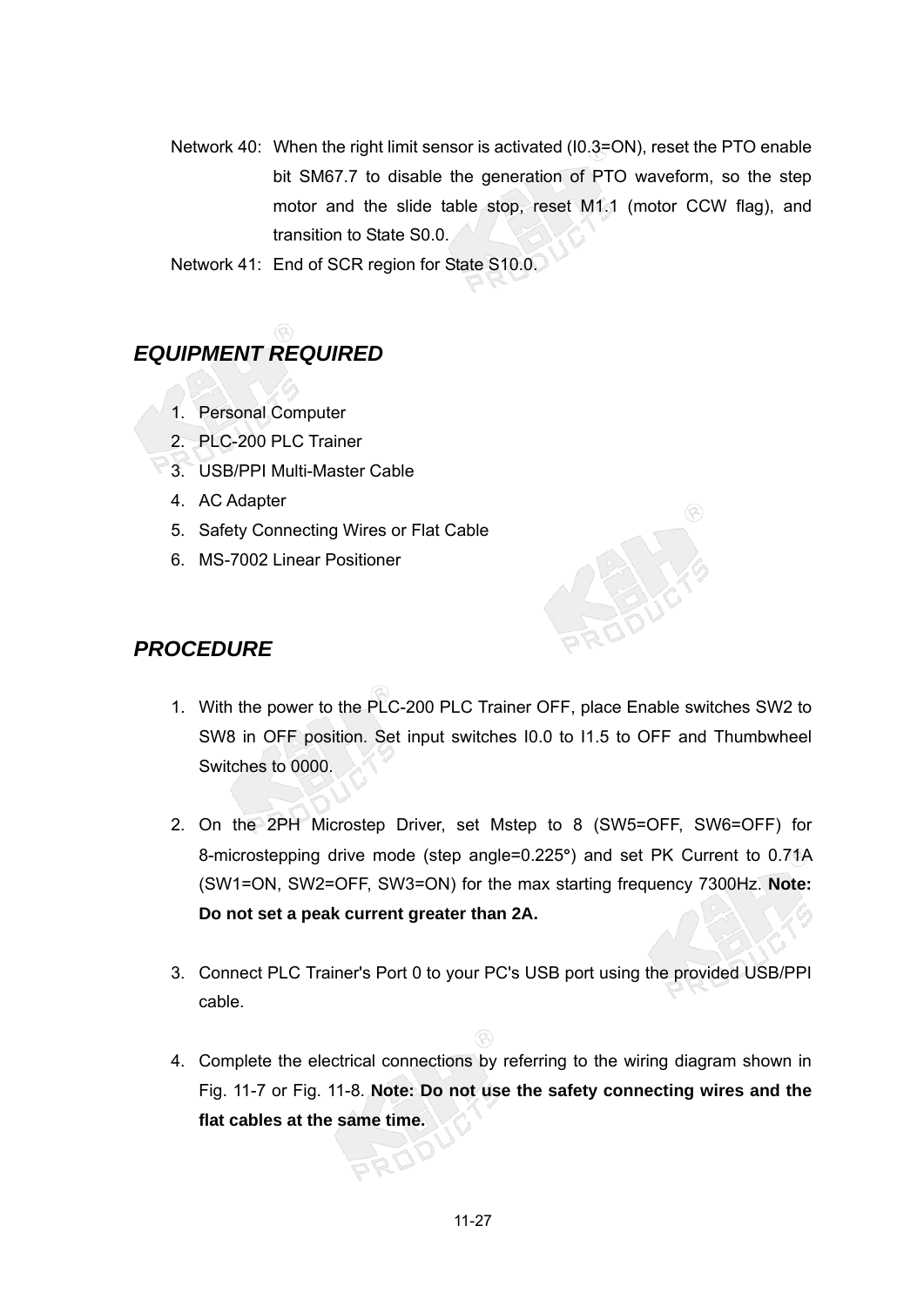- 5. Start the STEP 7-Micro/WIN.
- 6. Create a new project by selecting **File >> New** menu command. Complete the Ladder Program shown in Fig. 11-10.

 $\circledR$ 

- 7. Turn the PLC-200 PLC Trainer on. If electrical connections were completed using safety connecting wires, place Enable switches SW6 and SW7 in ON position.
- 8. Download the ladder program to PLC main unit by selecting **File >> Download** menu command.
- 9. Run the ladder program by selecting **PLC >> Run** menu command.
- 10. Use thumbwheel switches to set the first position between 01 and 15, and activate the Start/Save switch (I1.5). The 7-segment display should display the setting value and blink 5 times, and then display "01" to indicate the first position has been set. If thumbwheel input is invalid, the 7-segment display will have no response.
- 11. Use thumbwheel switches to set the second position between 01 and 15, and then activate the Start/Save switch (I1.5). The 7-segment display should display the setting and blink 5 times, and then display "02" to indicate that the second position has been set. If thumbwheel input is invalid, the 7-segment display will have no response.
- 12. Use thumbwheel switches to set the third position between 01 and 15, and then activate the Start/Save switch (I1.5). The 7-segment display should display the setting and blink 5 times, and then display "03" to indicate that the third position has been set. If thumbwheel input is invalid, the 7-segment display will have no response.

 $\circledcirc$ 

- 13. Activate the Start/Save switch (I1.5). The slide table should follow the sequence:
	- (1) Move to the first position and stays 2 seconds, and then returns to the initial position;